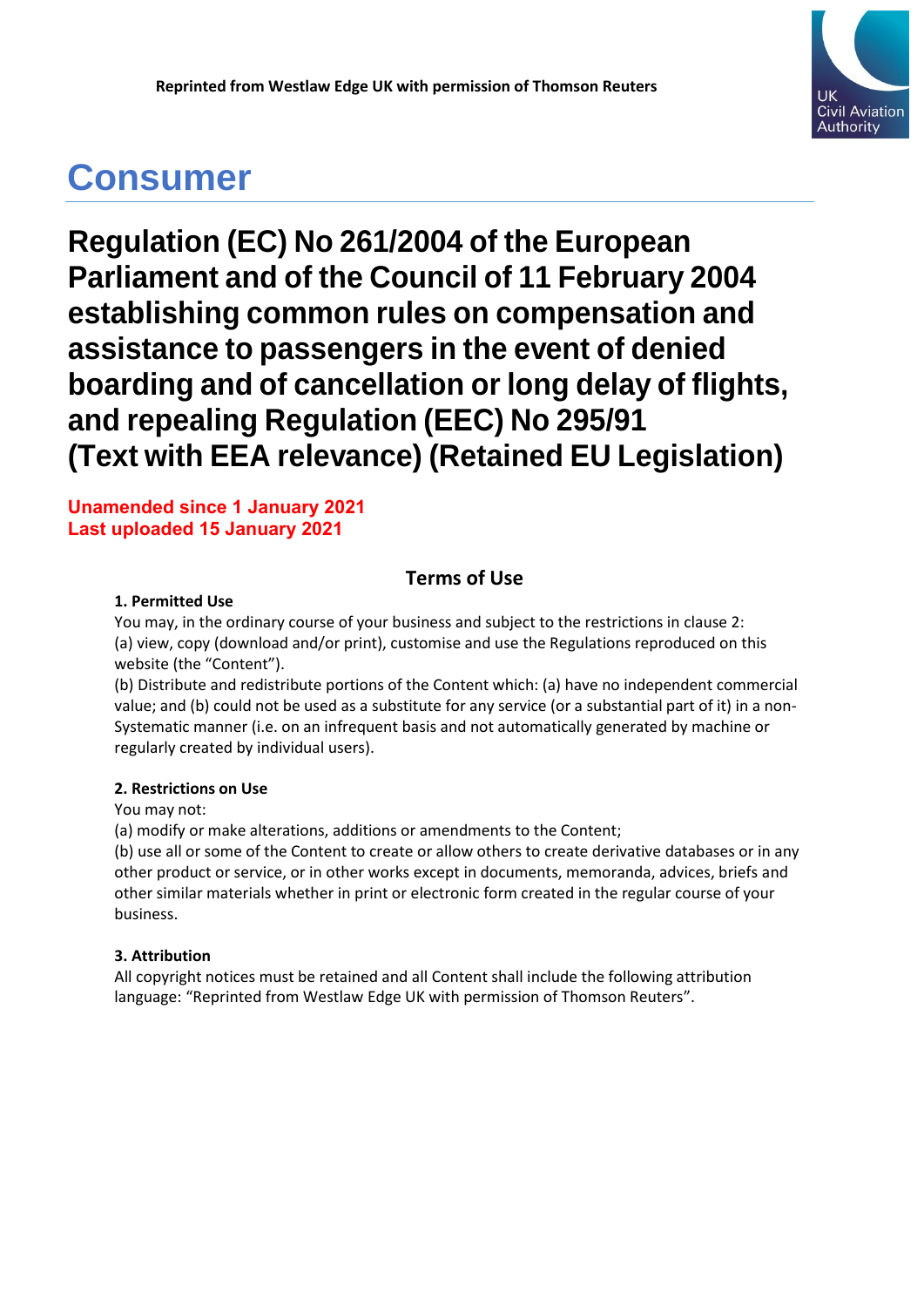**Preamble**



**Version 1 of 1** Date not available - Present

**Subjects** Aviation

THE EUROPEAN PARLIAMENT AND THE COUNCIL OF THE EUROPEAN UNION,

Having regard to the Treaty establishing the European Community, and in particular Article 80(2) thereof,

Having regard to the proposal from the Commission  $^1$ ,

Having regard to the opinion of the European Economic and Social Committee<sup>2</sup>,

After consulting the Committee of the Regions,

Acting in accordance with the procedure laid down in Article 251 of the Treaty<sup>3</sup>, in the light of the joint text approved by the Conciliation Committee on 1 December 2003,

Whereas:

(1)

Action by the Community in the field of air transport should aim, among other things, at ensuring a high level of protection for passengers. Moreover, full account should be taken of the requirements of consumer protection in general.

(2)

Denied boarding and cancellation or long delay of flights cause serious trouble and inconvenience to passengers.

(3)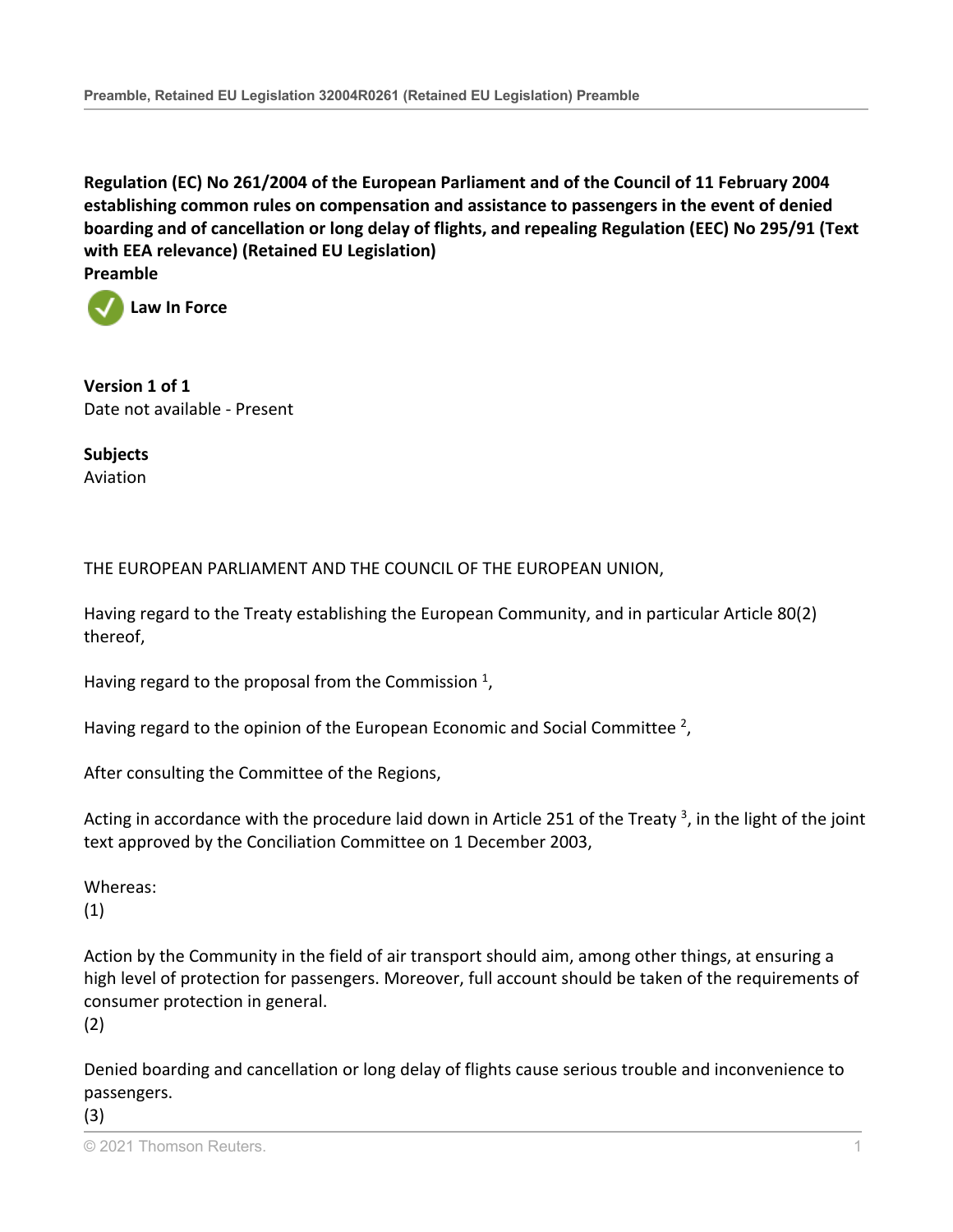While Council Regulation (EEC) No 295/91 of 4 February 1991 establishing common rules for a denied boarding compensation system in scheduled air transport<sup>4</sup> created basic protection for passengers, the number of passengers denied boarding against their will remains too high, as does that affected by cancellations without prior warning and that affected by long delays. (4)

The Community should therefore raise the standards of protection set by that Regulation both to strengthen the rights of passengers and to ensure that air carriers operate under harmonised conditions in a liberalised market.

(5)

Since the distinction between scheduled and non-scheduled air services is weakening, such protection should apply to passengers not only on scheduled but also on non-scheduled flights, including those forming part of package tours.

(6)

The protection accorded to passengers departing from an airport located in a Member State should be extended to those leaving an airport located in a third country for one situated in a Member State, when a Community carrier operates the flight.

(7)

In order to ensure the effective application of this Regulation, the obligations that it creates should rest with the operating air carrier who performs or intends to perform a flight, whether with owned aircraft, under dry or wet lease, or on any other basis. (8)

This Regulation should not restrict the rights of the operating air carrier to seek compensation from any person, including third parties, in accordance with the law applicable. (9)

The number of passengers denied boarding against their will should be reduced by requiring air carriers to call for volunteers to surrender their reservations, in exchange for benefits, instead of denying passengers boarding, and by fully compensating those finally denied boarding. (10)

Passengers denied boarding against their will should be able either to cancel their flights, with reimbursement of their tickets, or to continue them under satisfactory conditions, and should be adequately cared for while awaiting a later flight.

(11)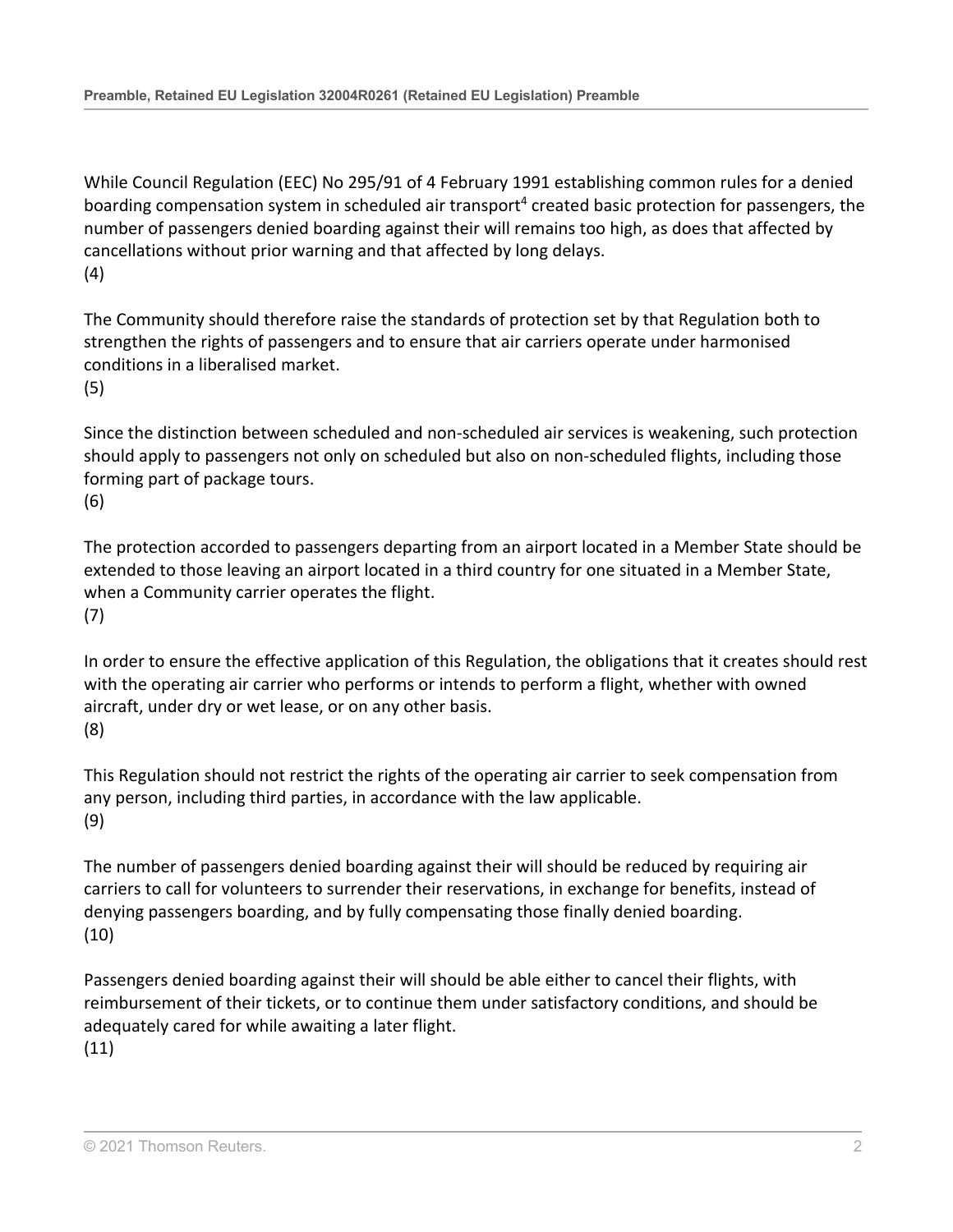Volunteers should also be able to cancel their flights, with reimbursement of their tickets, or continue them under satisfactory conditions, since they face difficulties of travel similar to those experienced by passengers denied boarding against their will. (12)

The trouble and inconvenience to passengers caused by cancellation of flights should also be reduced. This should be achieved by inducing carriers to inform passengers of cancellations before the scheduled time of departure and in addition to offer them reasonable re-routing, so that the passengers can make other arrangements. Air carriers should compensate passengers if they fail to do this, except when the cancellation occurs in extraordinary circumstances which could not have been avoided even if all reasonable measures had been taken. (13)

Passengers whose flights are cancelled should be able either to obtain reimbursement of their tickets or to obtain re-routing under satisfactory conditions, and should be adequately cared for while awaiting a later flight.

(14)

As under the Montreal Convention, obligations on operating air carriers should be limited or excluded in cases where an event has been caused by extraordinary circumstances which could not have been avoided even if all reasonable measures had been taken. Such circumstances may, in particular, occur in cases of political instability, meteorological conditions incompatible with the operation of the flight concerned, security risks, unexpected flight safety shortcomings and strikes that affect the operation of an operating air carrier.

(15)

Extraordinary circumstances should be deemed to exist where the impact of an air traffic management decision in relation to a particular aircraft on a particular day gives rise to a long delay, an overnight delay, or the cancellation of one or more flights by that aircraft, even though all reasonable measures had been taken by the air carrier concerned to avoid the delays or cancellations. (16)

In cases where a package tour is cancelled for reasons other than the flight being cancelled, this Regulation should not apply. (17)

Passengers whose flights are delayed for a specified time should be adequately cared for and should be able to cancel their flights with reimbursement of their tickets or to continue them under satisfactory

(18)

conditions.

Care for passengers awaiting an alternative or a delayed flight may be limited or declined if the provision of the care would itself cause further delay.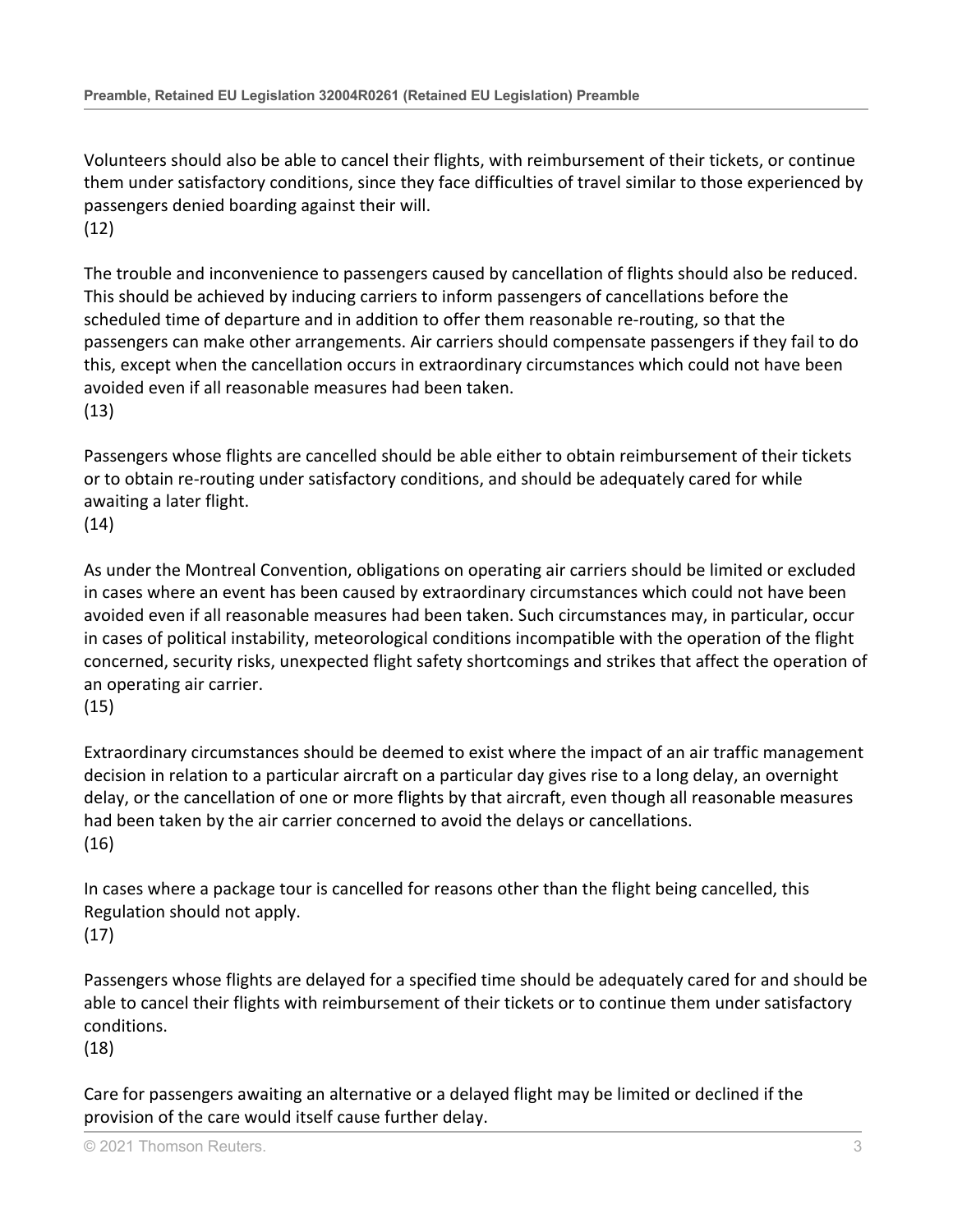(19)

Operating air carriers should meet the special needs of persons with reduced mobility and any persons accompanying them.

(20)

Passengers should be fully informed of their rights in the event of denied boarding and of cancellation or long delay of flights, so that they can effectively exercise their rights. (21)

Member States should lay down rules on sanctions applicable to infringements of the provisions of this Regulation and ensure that these sanctions are applied. The sanctions should be effective, proportionate and dissuasive. (22)

Member States should ensure and supervise general compliance by their air carriers with this Regulation and designate an appropriate body to carry out such enforcement tasks. The supervision should not affect the rights of passengers and air carriers to seek legal redress from courts under procedures of national law.

(23)

The Commission should analyse the application of this Regulation and should assess in particular the opportunity of extending its scope to all passengers having a contract with a tour operator or with a Community carrier, when departing from a third country airport to an airport in a Member State. (24)

Arrangements for greater cooperation over the use of Gibraltar airport were agreed in London on 2 December 1987 by the Kingdom of Spain and the United Kingdom in a joint declaration by the Ministers of Foreign Affairs of the two countries. Such arrangements have yet to enter into operation. (25)

Regulation (EEC) No 295/91 should accordingly be repealed,

HAVE ADOPTED THIS REGULATION: **Notes**

- 1 OJ C 103 E, 30.4.2002, p. 225 and OJ C 71 E, 25.3.2003, p. 188.
- 2 OJ C 241, 7.10.2002, p. 29.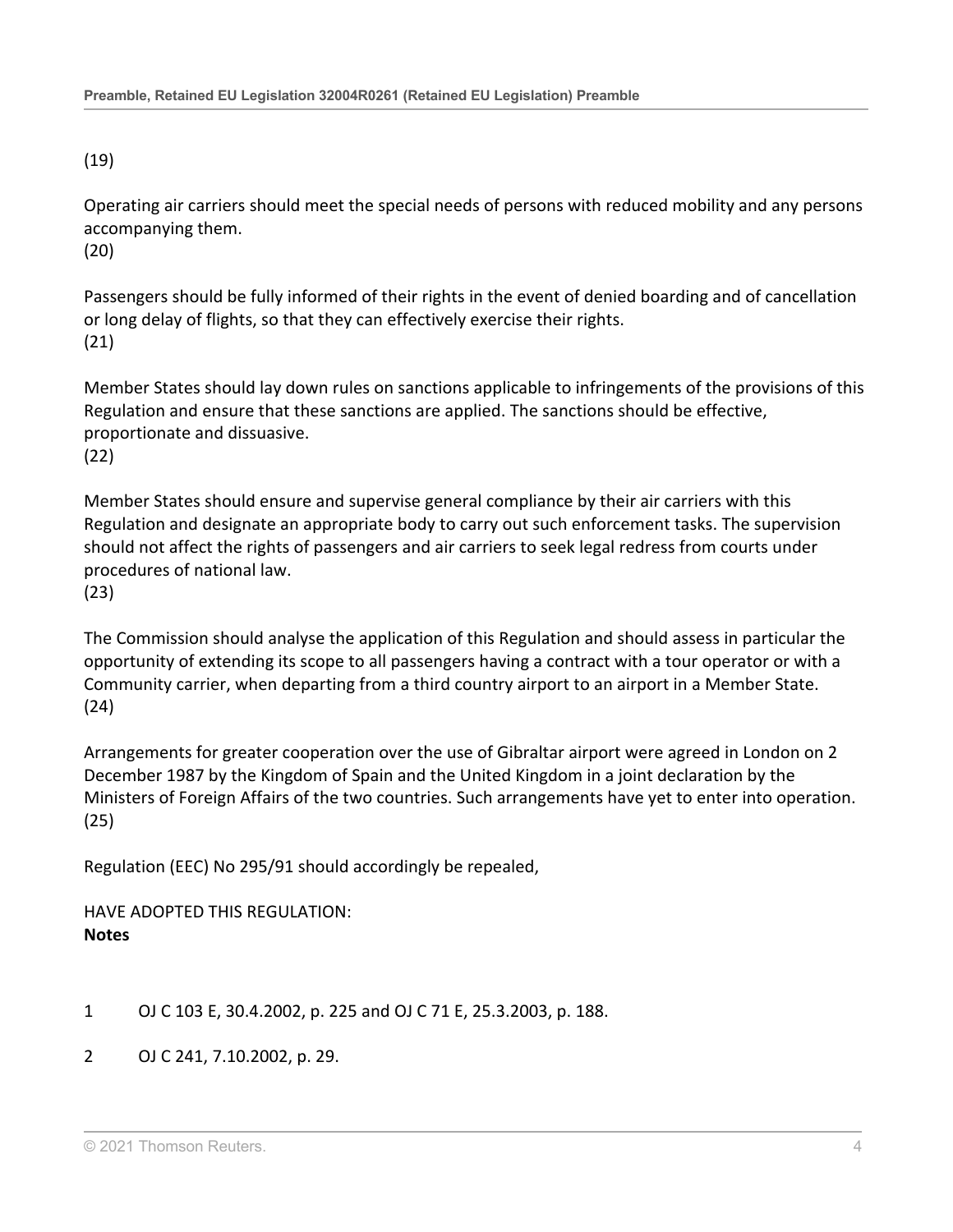#### **Notes**

- 3 Opinion of the European Parliament of 24 October 2002 (OJ C 300 E, 11.12.2003, p. 443), Council Common Position of 18 March 2003 (OJ C 125 E, 27.5.2003, p. 63) and Position of the European Parliament of 3 July 2003. Legislative Resolution of the European Parliament of 18 December 2003 and Council Decision of 26 January 2004.
- 4 OJ L 36, 8.2.1991, p. 5.

#### **Extent**

Preamble United Kingdom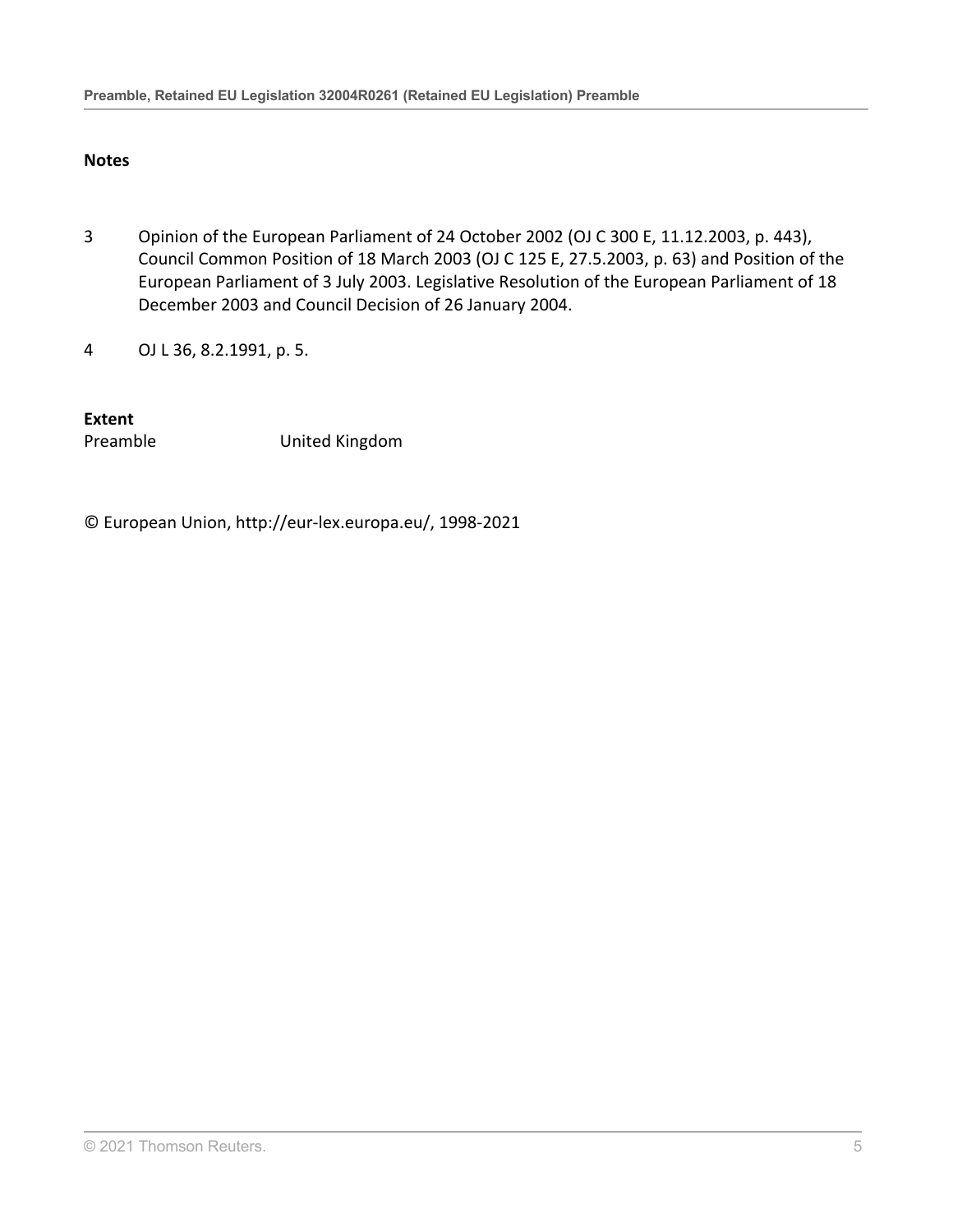**art. 1 Subject**



**Version 2 of 2** 31 December 2020 - Present

**Subjects** Aviation

# **Article 1 Subject**

1.

This Regulation establishes, under the conditions specified herein, minimum rights for passengers when:

- (a) they are denied boarding against their will;
- (b) their flight is cancelled;
- (c) their flight is delayed.
- $\left[\ldots\right]^1$

# **Notes**

1 Repealed by Air Passenger Rights and Air Travel Organisers' Licensing (Amendment) (EU Exit) Regulations 2019/278 [Pt 4 reg.8\(2\)](http://uk.westlaw.com/Document/I5D5CF9B0359E11E993EDCD2CE0E115CF/View/FullText.html?originationContext=document&transitionType=DocumentItem&vr=3.0&rs=PLUK1.0&contextData=(sc.Search)) (December 31, 2020: shall come into force on exit day as specified in 2018 c.16 s.20(1))

# **Extent**

art. 1 art. para1- art. para3 United Kingdom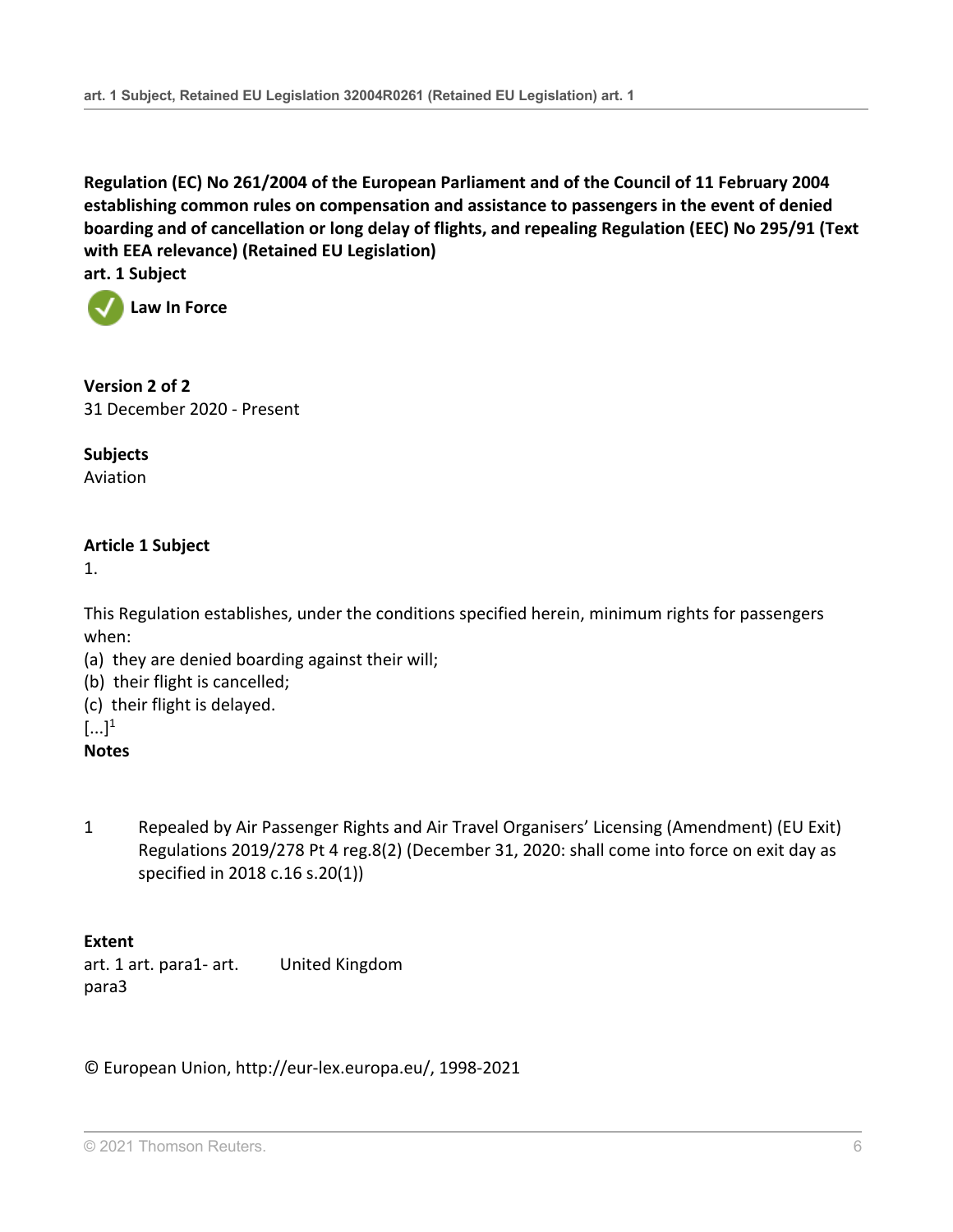**art. 2 Definitions**



**Version 2 of 2** 31 December 2020 - Present

**Subjects** Aviation

# **Article 2 Definitions**

For the purposes of this Regulation:

(a) *'air carrier'* means an air transport undertaking with a valid operating licence;

(b) *'operating air carrier'* means an air carrier that performs or intends to perform a flight under a contract with a passenger or on behalf of another person, legal or natural, having a contract with that passenger;

 $\Gamma$ 

(c) *'Community carrier'* means an air carrier with a valid operating licence granted by a Member State in accordance with [Chapter II](http://uk.westlaw.com/Document/I3CC5EA70D35311E8B7C2E525F0F3B732/View/FullText.html?originationContext=document&transitionType=DocumentItem&vr=3.0&rs=PLUK1.0&contextData=(sc.Search)) of [Regulation \(EC\) No 1008/2008 of the European Parliament and of the](http://uk.westlaw.com/Document/IE961F450D35211E889CDB353CDC9A5D8/View/FullText.html?originationContext=document&transitionType=DocumentItem&vr=3.0&rs=PLUK1.0&contextData=(sc.Search)) [Council of 24 September 2008](http://uk.westlaw.com/Document/IE961F450D35211E889CDB353CDC9A5D8/View/FullText.html?originationContext=document&transitionType=DocumentItem&vr=3.0&rs=PLUK1.0&contextData=(sc.Search)) on common rules for the operation of air services in the Community as it has effect in EU law<sup>2</sup>;

 $]^{1}$ 

(d) *'tour operator'* means, with the exception of an air carrier, an organiser within the meaning of [\[regulation 2\(1\)](http://uk.westlaw.com/Document/I7285DA70687411E88A7AC471312EA12E/View/FullText.html?originationContext=document&transitionType=DocumentItem&vr=3.0&rs=PLUK1.0&contextData=(sc.Search)) of the [Package Travel and Linked Travel Arrangements Regulations 2018](http://uk.westlaw.com/Document/IA526EEC0687311E887DC9C09FFB4B649/View/FullText.html?originationContext=document&transitionType=DocumentItem&vr=3.0&rs=PLUK1.0&contextData=(sc.Search))]<sup>3</sup>;

(e) *'package'* means those services defined in [\[regulation 2\(5\)](http://uk.westlaw.com/Document/I7285DA70687411E88A7AC471312EA12E/View/FullText.html?originationContext=document&transitionType=DocumentItem&vr=3.0&rs=PLUK1.0&contextData=(sc.Search)) of the [Package Travel and Linked Travel](http://uk.westlaw.com/Document/IA526EEC0687311E887DC9C09FFB4B649/View/FullText.html?originationContext=document&transitionType=DocumentItem&vr=3.0&rs=PLUK1.0&contextData=(sc.Search)) [Arrangements Regulations 2018](http://uk.westlaw.com/Document/IA526EEC0687311E887DC9C09FFB4B649/View/FullText.html?originationContext=document&transitionType=DocumentItem&vr=3.0&rs=PLUK1.0&contextData=(sc.Search))]<sup>4</sup>;

(f) *'ticket'* means a valid document giving entitlement to transport, or something equivalent in paperless form, including electronic form, issued or authorised by the air carrier or its authorised agent;

(g) *'reservation'* means the fact that the passenger has a ticket, or other proof, which indicates that the reservation has been accepted and registered by the air carrier or tour operator;

(h) *'final destination'* means the destination on the ticket presented at the check-in counter or, in the case of directly connecting flights, the destination of the last flight; alternative connecting flights available shall not be taken into account if the original planned arrival time is respected;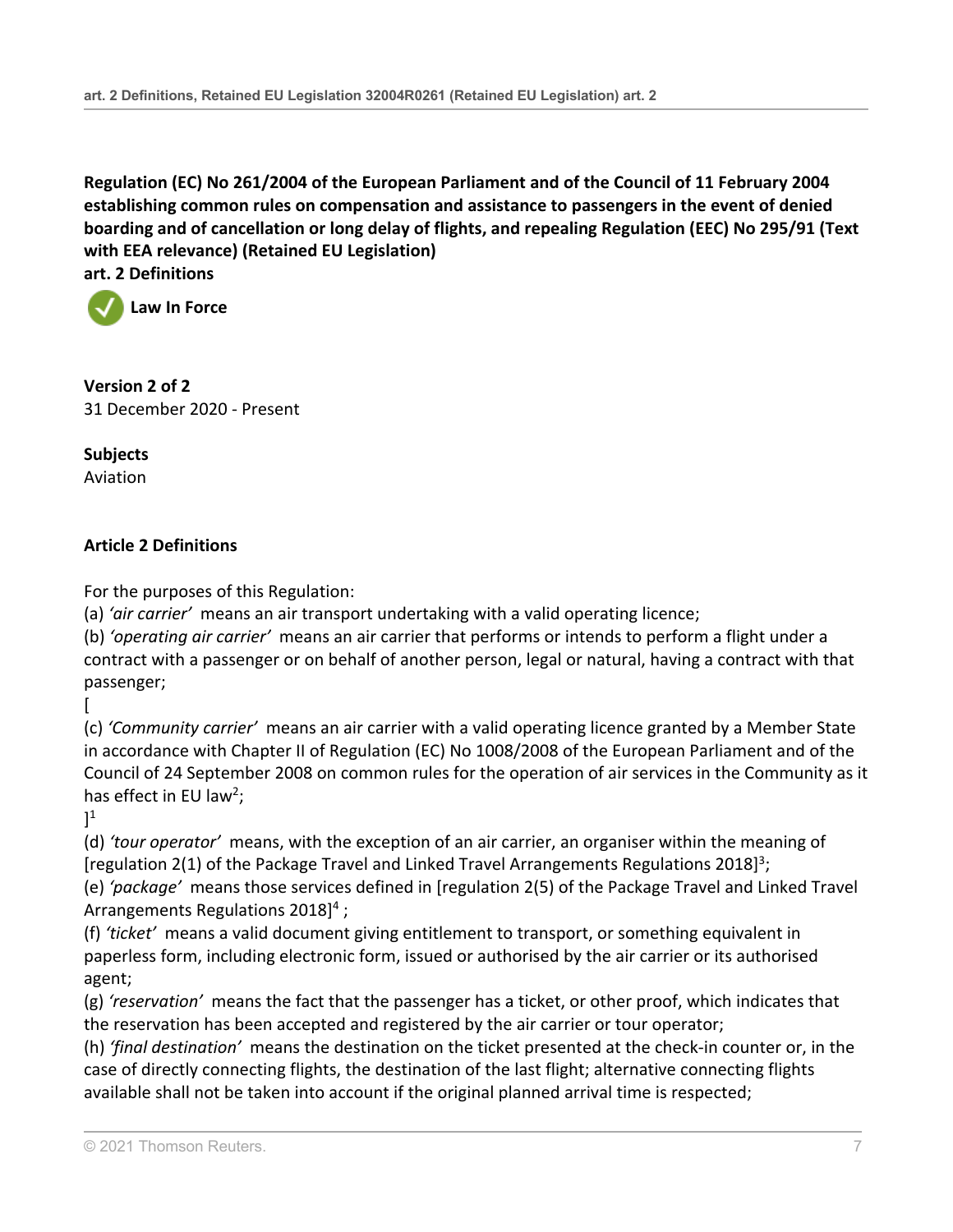(i) *'person with reduced mobility'* means any person whose mobility is reduced when using transport because of any physical disability (sensory or locomotory, permanent or temporary), intellectual impairment, age or any other cause of disability, and whose situation needs special attention and adaptation to the person's needs of the services made available to all passengers;

(j) *'denied boarding'* means a refusal to carry passengers on a flight, although they have presented themselves for boarding under the conditions laid down in Article 3(2), except where there are reasonable grounds to deny them boarding, such as reasons of health, safety or security, or inadequate travel documentation;

(k) *'volunteer'* means a person who has presented himself for boarding under the conditions laid down in Article 3(2) and responds positively to the air carrier's call for passengers prepared to surrender their reservation in exchange for benefits.

(l) *'cancellation'* means the non-operation of a flight which was previously planned and on which at least one place was reserved  $[j]^{5}$ 

 $\mathbf{I}$ 

(m) *'UK air carrier'* means an air carrier with a valid operating licence granted by the Civil Aviation Authority in accordance with [Chapter II](http://uk.westlaw.com/Document/I3CC5EA70D35311E8B7C2E525F0F3B732/View/FullText.html?originationContext=document&transitionType=DocumentItem&vr=3.0&rs=PLUK1.0&contextData=(sc.Search)) of [Regulation \(EC\) No 1008/2008 of the European Parliament](http://uk.westlaw.com/Document/IE961F450D35211E889CDB353CDC9A5D8/View/FullText.html?originationContext=document&transitionType=DocumentItem&vr=3.0&rs=PLUK1.0&contextData=(sc.Search)) [and of the Council of 24 September 2008](http://uk.westlaw.com/Document/IE961F450D35211E889CDB353CDC9A5D8/View/FullText.html?originationContext=document&transitionType=DocumentItem&vr=3.0&rs=PLUK1.0&contextData=(sc.Search)) on common rules for the operation of air services in the United Kingdom.

# ] 5

# **Notes**

- 1 Substituted by Air Passenger Rights and Air Travel Organisers' Licensing (Amendment) (EU Exit) Regulations 2019/278 [Pt 4 reg.8\(3\)\(a\)](http://uk.westlaw.com/Document/I5D5CF9B0359E11E993EDCD2CE0E115CF/View/FullText.html?originationContext=document&transitionType=DocumentItem&vr=3.0&rs=PLUK1.0&contextData=(sc.Search)) (December 31, 2020: shall come into force on exit day as specified in 2018 c.16 s.20(1))
- 2 OJ L 293, 31.10.2008, p. 3.
- 3 Words substituted by Air Passenger Rights and Air Travel Organisers' Licensing (Amendment) (EU Exit) Regulations 2019/278 [Pt 4 reg.8\(3\)\(b\)](http://uk.westlaw.com/Document/I5D5CF9B0359E11E993EDCD2CE0E115CF/View/FullText.html?originationContext=document&transitionType=DocumentItem&vr=3.0&rs=PLUK1.0&contextData=(sc.Search)) (December 31, 2020: shall come into force on exit day as specified in 2018 c.16 s.20(1))
- 4 Words substituted by Air Passenger Rights and Air Travel Organisers' Licensing (Amendment) (EU Exit) Regulations 2019/278 [Pt 4 reg.8\(3\)\(c\)](http://uk.westlaw.com/Document/I5D5CF9B0359E11E993EDCD2CE0E115CF/View/FullText.html?originationContext=document&transitionType=DocumentItem&vr=3.0&rs=PLUK1.0&contextData=(sc.Search)) (December 31, 2020: shall come into force on exit day as specified in 2018 c.16 s.20(1))
- 5 Definition inserted by Air Passenger Rights and Air Travel Organisers' Licensing (Amendment) (EU Exit) Regulations 2019/278 [Pt 4 reg.8\(3\)\(d\)](http://uk.westlaw.com/Document/I5D5CF9B0359E11E993EDCD2CE0E115CF/View/FullText.html?originationContext=document&transitionType=DocumentItem&vr=3.0&rs=PLUK1.0&contextData=(sc.Search)) (December 31, 2020: shall come into force on exit day as specified in 2018 c.16 s.20(1))

# **Extent**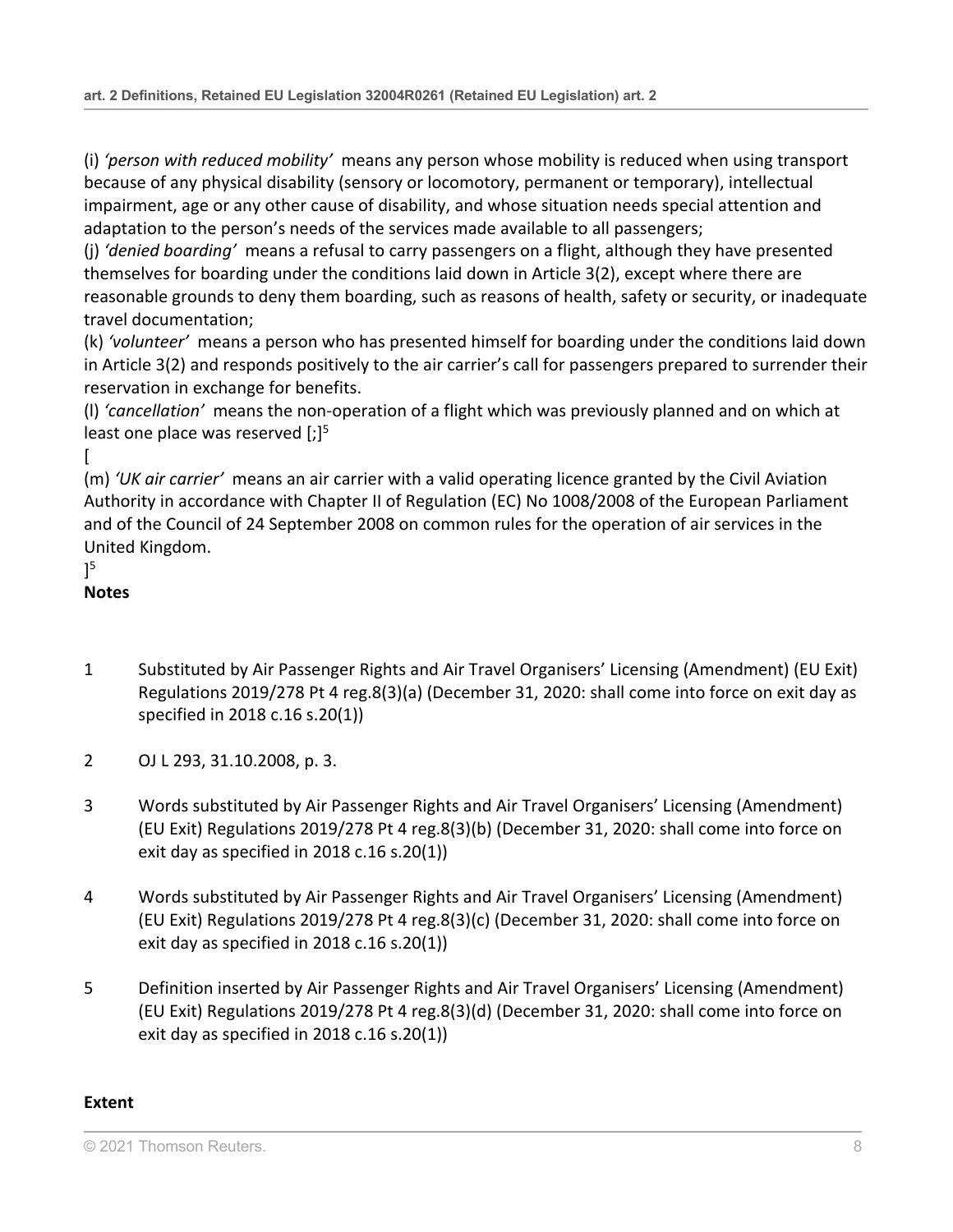art. 2 definition of "air carrier"- definition of "UK air carrier" United Kingdom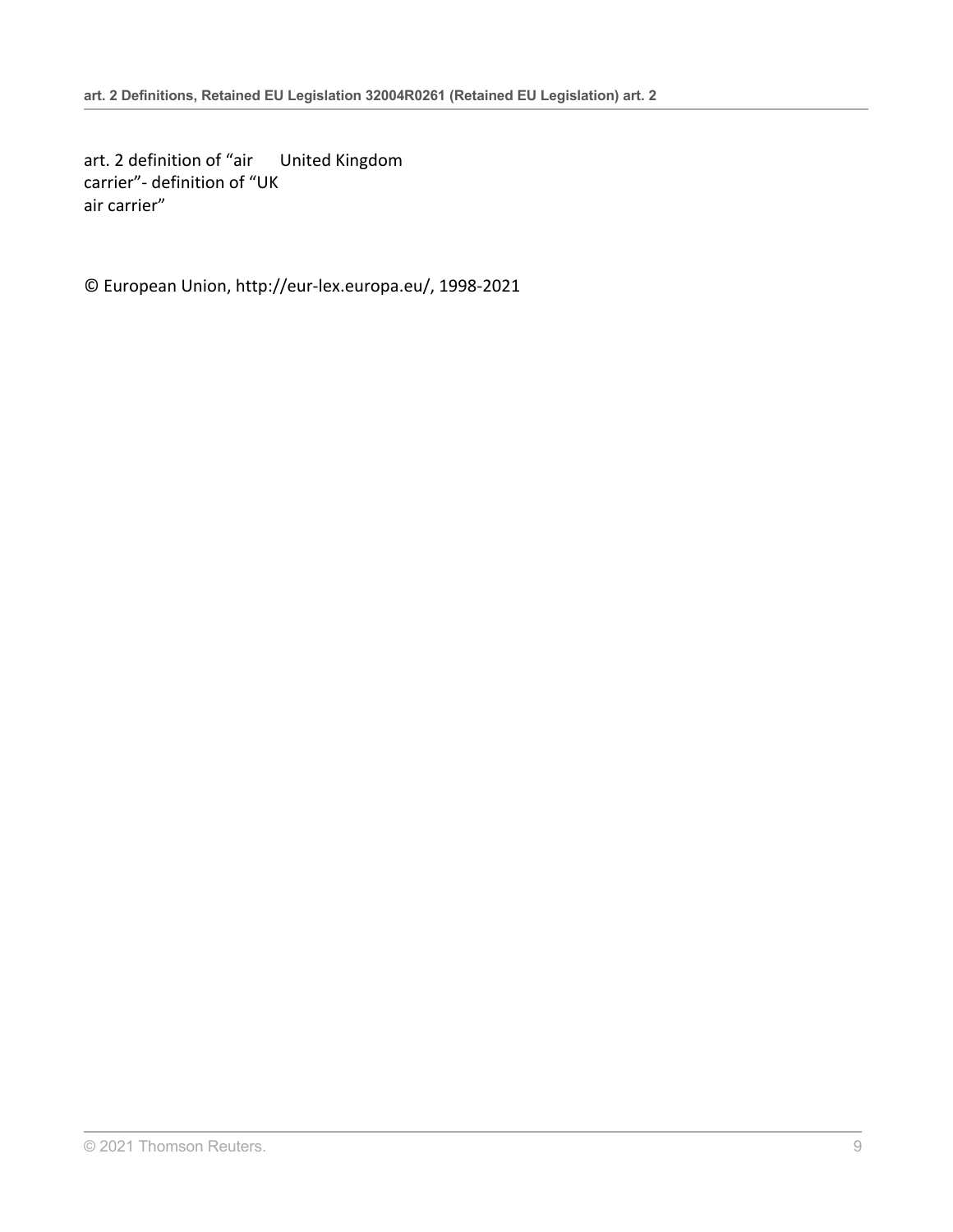**art. 3 Scope**



**Version 2 of 2** 31 December 2020 - Present

**Subjects** Aviation

#### **Article 3 Scope**

1.

This Regulation shall apply:

(a) to passengers departing from an airport located in [the United Kingdom]<sup>1</sup>;

 $\lceil$ 

(b) to passengers departing from an airport located in a country other than the United Kingdom to an airport situated in—

(i) the United Kingdom if the operating air carrier of the flight concerned is a Community carrier or a UK air carrier; or

(ii) the territory of a Member State to which the Treaty applies if the operating air carrier of the flight concerned is a UK air carrier,

unless the passengers received benefits or compensation and were given assistance in that other country.

 $]^{2}2.$ 

Paragraph 1 shall apply on the condition that passengers:

(a) have a confirmed reservation on the flight concerned and, except in the case of cancellation referred to in Article 5, present themselves for check-in,

— as stipulated and at the time indicated in advance and in writing (including by electronic means) by the air carrier, the tour operator or an authorised travel agent, or, if no time is indicated,

— not later than 45 minutes before the published departure time; or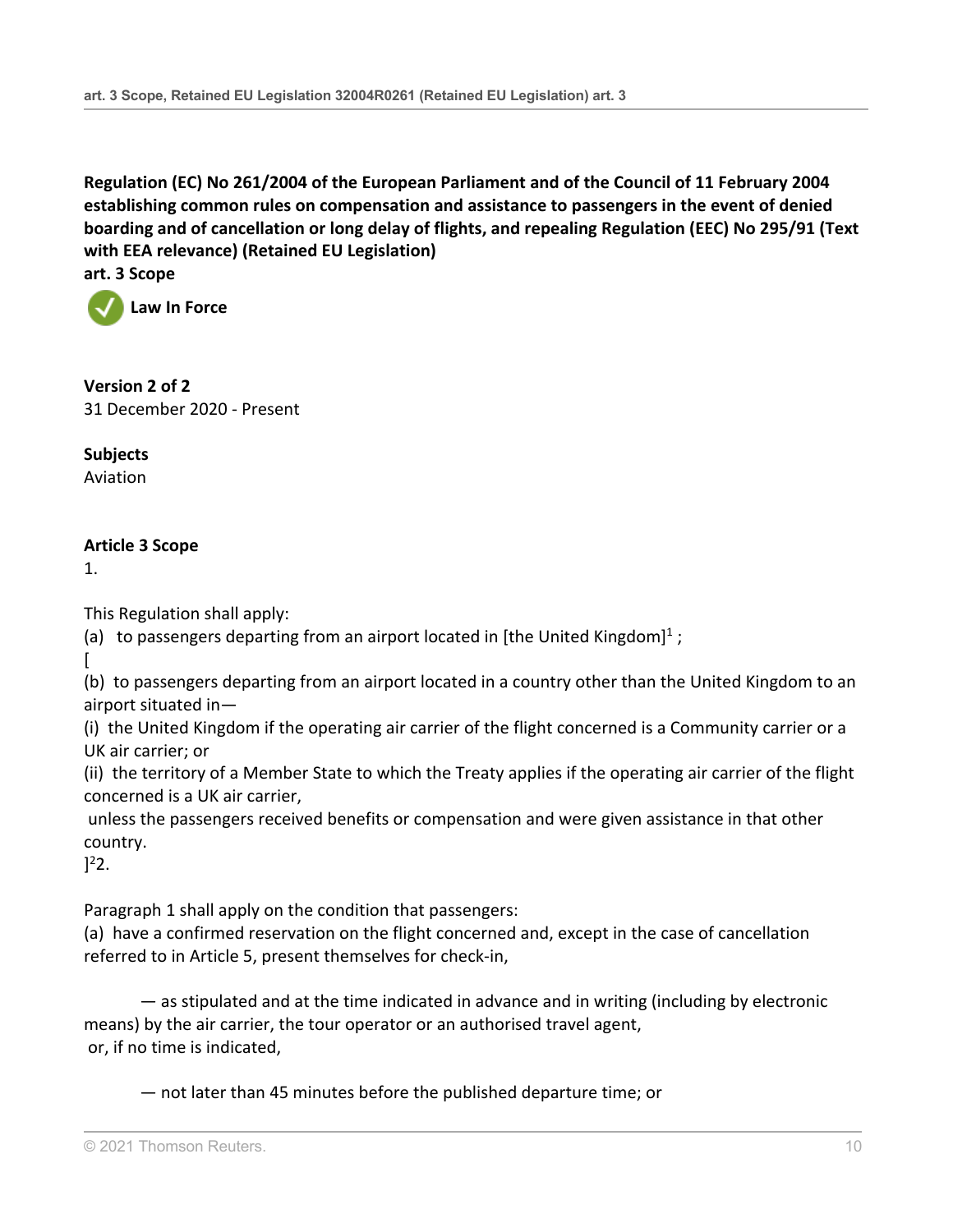(b) have been transferred by an air carrier or tour operator from the flight for which they held a reservation to another flight, irrespective of the reason. 3.

This Regulation shall not apply to passengers travelling free of charge or at a reduced fare not available directly or indirectly to the public. However, it shall apply to passengers having tickets issued under a frequent flyer programme or other commercial programme by an air carrier or tour operator. 4.

This Regulation shall only apply to passengers trans-ported by motorised fixed wing aircraft. 5.

This Regulation shall apply to any operating air carrier providing transport to passengers covered by paragraphs 1 and 2. Where an operating air carrier which has no contract with the passenger performs obligations under this Regulation, it shall be regarded as doing so on behalf of the person having a contract with that passenger.

6.

This Regulation shall not affect the rights of passengers under [the [Package Travel and Linked Travel](http://uk.westlaw.com/Document/IA526EEC0687311E887DC9C09FFB4B649/View/FullText.html?originationContext=document&transitionType=DocumentItem&vr=3.0&rs=PLUK1.0&contextData=(sc.Search)) [Arrangements Regulations 2018](http://uk.westlaw.com/Document/IA526EEC0687311E887DC9C09FFB4B649/View/FullText.html?originationContext=document&transitionType=DocumentItem&vr=3.0&rs=PLUK1.0&contextData=(sc.Search))]<sup>3</sup>. This Regulation shall not apply in cases where a package tour is cancelled for reasons other than cancellation of the flight. **Notes**

- 1 Words substituted by Air Passenger Rights and Air Travel Organisers' Licensing (Amendment) (EU Exit) Regulations 2019/278 [Pt 4 reg.8\(4\)\(a\)](http://uk.westlaw.com/Document/I5D5CF9B0359E11E993EDCD2CE0E115CF/View/FullText.html?originationContext=document&transitionType=DocumentItem&vr=3.0&rs=PLUK1.0&contextData=(sc.Search)) (December 31, 2020: shall come into force on exit day as specified in 2018 c.16 s.20(1))
- 2 Substituted by Air Passenger Rights and Air Travel Organisers' Licensing (Amendment) (EU Exit) Regulations 2019/278 [Pt 4 reg.8\(4\)\(b\)](http://uk.westlaw.com/Document/I5D5CF9B0359E11E993EDCD2CE0E115CF/View/FullText.html?originationContext=document&transitionType=DocumentItem&vr=3.0&rs=PLUK1.0&contextData=(sc.Search)) (December 31, 2020: shall come into force on exit day as specified in 2018 c.16 s.20(1))
- 3 Words substituted by Air Passenger Rights and Air Travel Organisers' Licensing (Amendment) (EU Exit) Regulations 2019/278 [Pt 4 reg.8\(4\)\(c\)](http://uk.westlaw.com/Document/I5D5CF9B0359E11E993EDCD2CE0E115CF/View/FullText.html?originationContext=document&transitionType=DocumentItem&vr=3.0&rs=PLUK1.0&contextData=(sc.Search)) (December 31, 2020: shall come into force on exit day as specified in 2018 c.16 s.20(1))

# **Extent**

art. 3 art. para1- art. para6 United Kingdom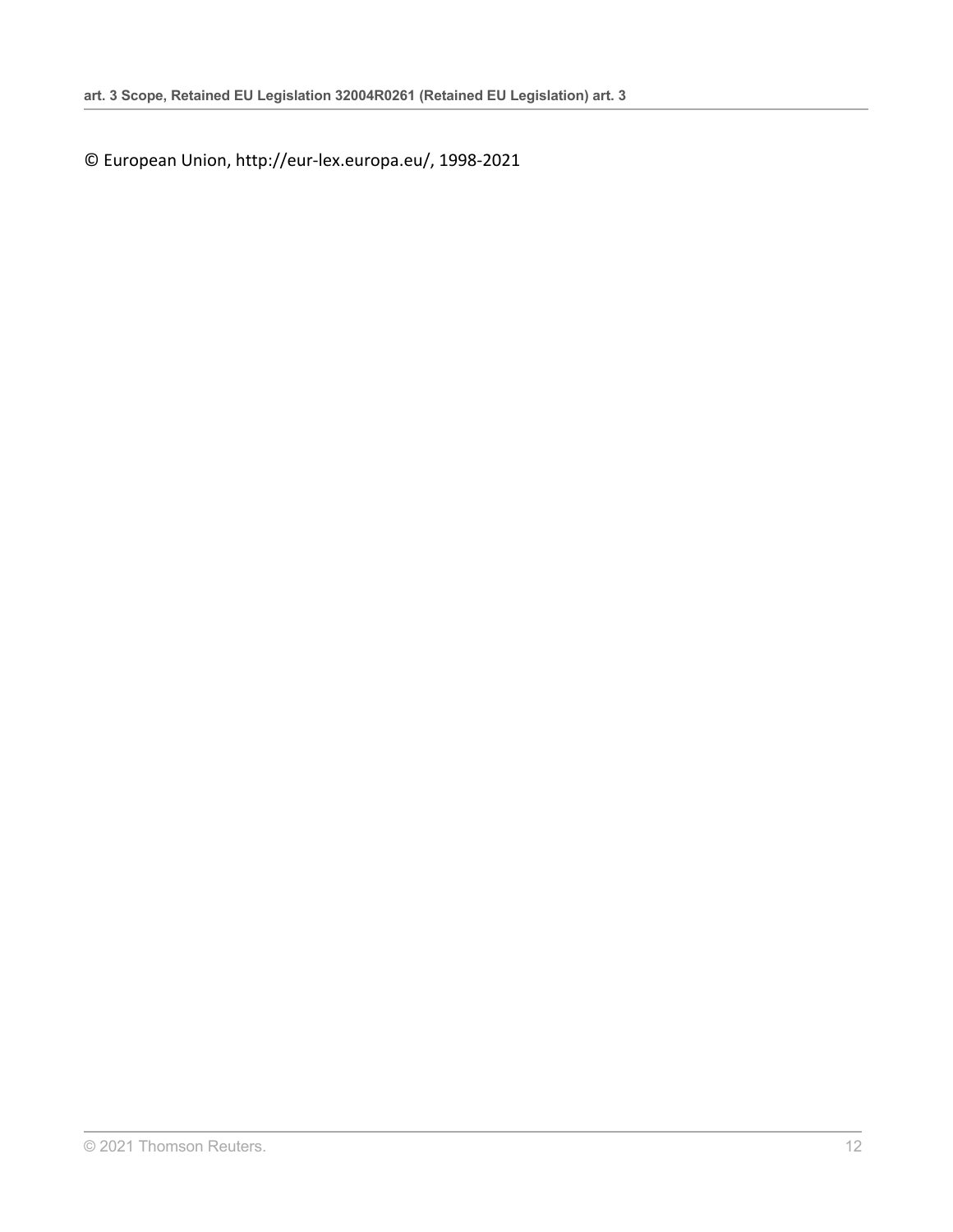**art. 4 Denied boarding**



**Version 1 of 1** Date not available - Present

**Subjects** Aviation

#### **Article 4 Denied boarding**

1.

When an operating air carrier reasonably expects to deny boarding on a flight, it shall first call for volunteers to surrender their reservations in exchange for benefits under conditions to be agreed between the passenger concerned and the operating air carrier. Volunteers shall be assisted in accordance with Article 8, such assistance being additional to the benefits mentioned in this paragraph.

2.

If an insufficient number of volunteers comes forward to allow the remaining passengers with reservations to board the flight, the operating air carrier may then deny boarding to passengers against their will.

3.

If boarding is denied to passengers against their will, the operating air carrier shall immediately compensate them in accordance with Article 7 and assist them in accordance with Articles 8 and 9. **Extent**

art. 4 art. para1- art. para3 United Kingdom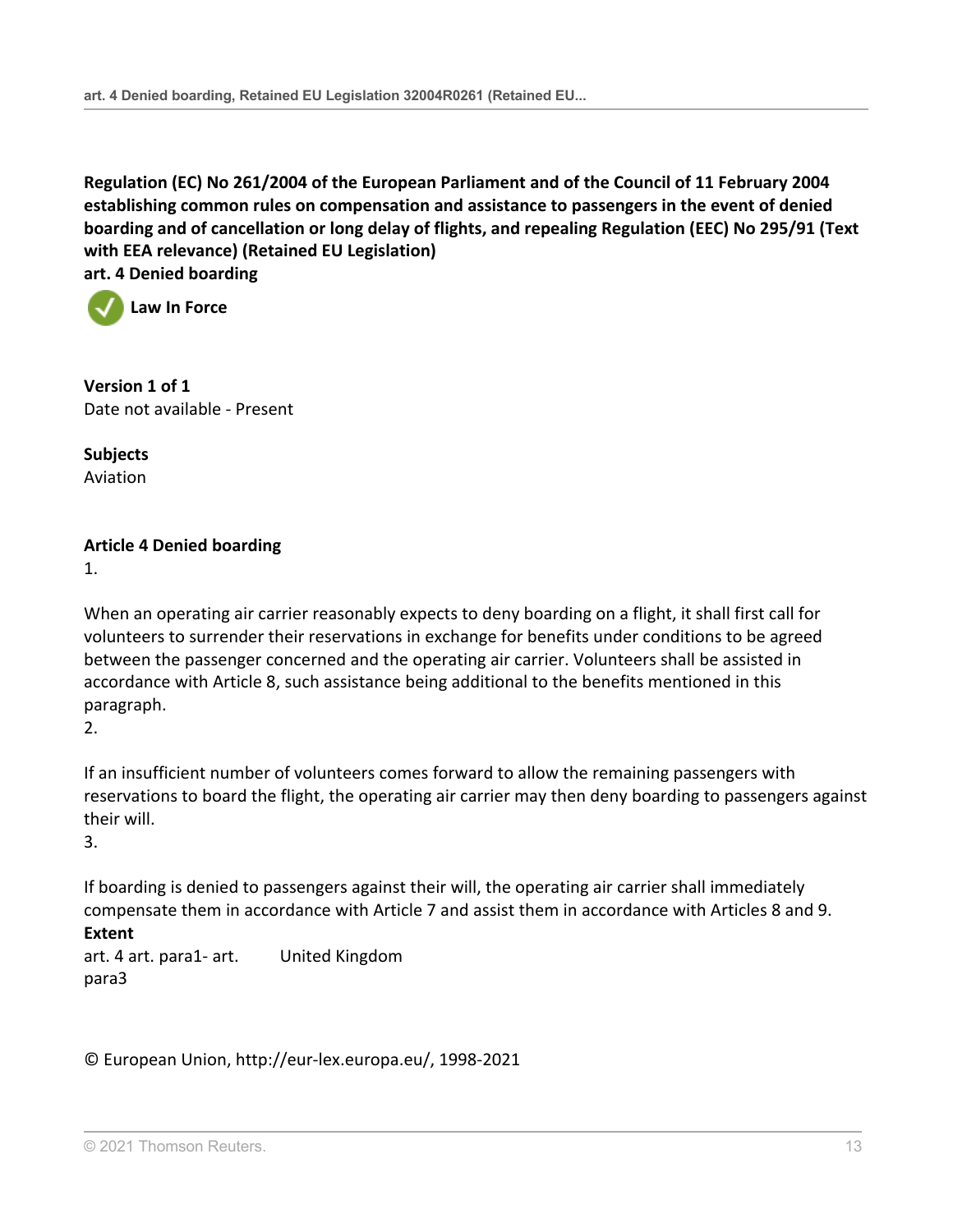**art. 5 Cancellation**



**Version 1 of 1** Date not available - Present

**Subjects** Aviation

#### **Article 5 Cancellation**

1.

In case of cancellation of a flight, the passengers concerned shall:

(a) be offered assistance by the operating air carrier in accordance with Article 8; and

(b) be offered assistance by the operating air carrier in accordance with Article 9(1)(a) and 9(2), as well

as, in event of re-routing when the reasonably expected time of departure of the new flight is at least the day after the departure as it was planned for the cancelled flight, the assistance specified in Article 9(1)(b) and 9(1)(c); and

(c) have the right to compensation by the operating air carrier in accordance with Article 7, unless:

(i) they are informed of the cancellation at least two weeks before the scheduled time of departure; or

(ii) they are informed of the cancellation between two weeks and seven days before the scheduled time of departure and are offered re-routing, allowing them to depart no more than two hours before the scheduled time of departure and to reach their final destination less than four hours after the scheduled time of arrival; or

(iii) they are informed of the cancellation less than seven days before the scheduled time of departure and are offered re-routing, allowing them to depart no more than one hour before the scheduled time of departure and to reach their final destination less than two hours after the scheduled time of arrival. 2.

When passengers are informed of the cancellation, an explanation shall be given concerning possible alternative transport.

3.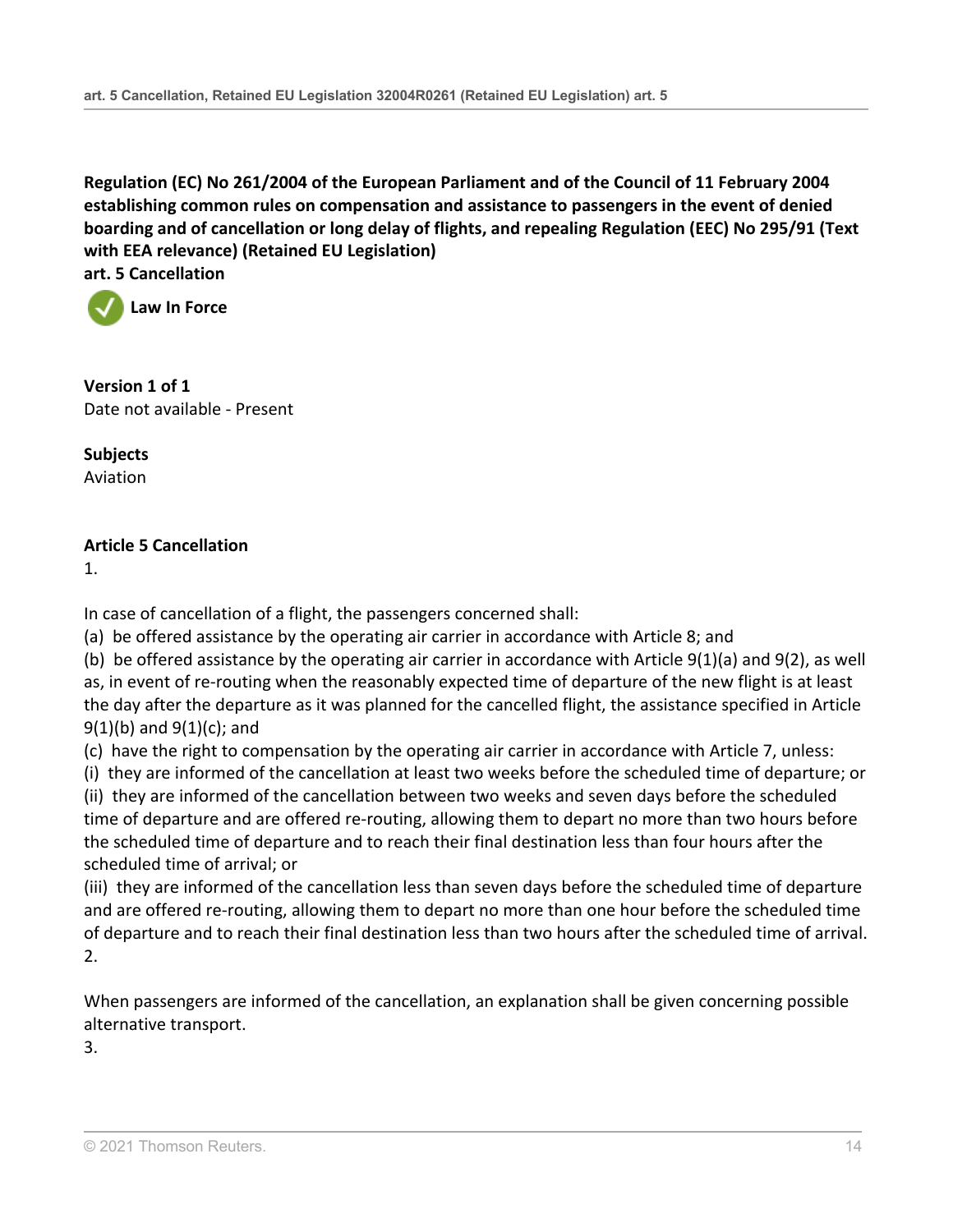An operating air carrier shall not be obliged to pay compensation in accordance with Article 7, if it can prove that the cancellation is caused by extraordinary circumstances which could not have been avoided even if all reasonable measures had been taken. 4.

The burden of proof concerning the questions as to whether and when the passenger has been informed of the cancellation of the flight shall rest with the operating air carrier.

#### **Extent**

art. 5 art. para1- art. para4 United Kingdom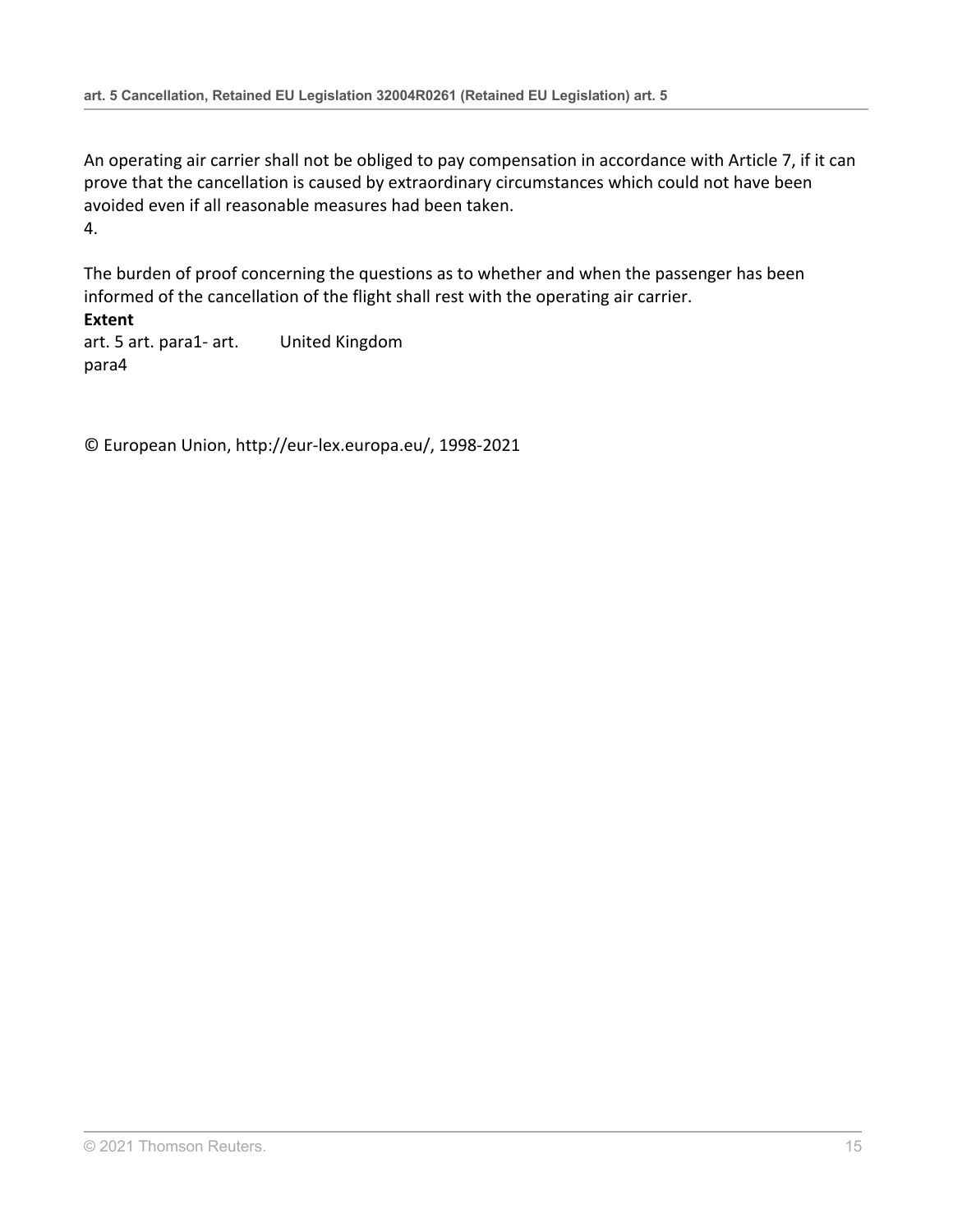**art. 6 Delay**



**Version 2 of 2** 31 December 2020 - Present

**Subjects** Aviation

# **Article 6 Delay**

1.

When an operating air carrier reasonably expects a flight to be delayed beyond its scheduled time of departure:

- (a) for two hours or more in the case of flights of 1 500 kilo-metres or less; or
- (b) for three hours or more in the case of all  $[...]$  flights between 1 500 and 3 500 kilometres; or
- (c) for four hours or more in the case of all flights not falling under (a) or (b),

passengers shall be offered by the operating air carrier:

(i) the assistance specified in Article  $9(1)(a)$  and  $9(2)$ ; and

(ii) when the reasonably expected time of departure is at least the day after the time of departure previously announced, the assistance specified in Article  $9(1)(b)$  and  $9(1)(c)$ ; and

(iii) when the delay is at least five hours, the assistance specified in Article  $8(1)(a)$ .

2.

In any event, the assistance shall be offered within the time limits set out above with respect to each distance bracket.

# **Notes**

1 Words repealed by Air Passenger Rights and Air Travel Organisers' Licensing (Amendment) (EU Exit) Regulations 2019/278 [Pt 4 reg.8\(5\)](http://uk.westlaw.com/Document/I5D5CF9B0359E11E993EDCD2CE0E115CF/View/FullText.html?originationContext=document&transitionType=DocumentItem&vr=3.0&rs=PLUK1.0&contextData=(sc.Search)) (December 31, 2020: shall come into force on exit day as specified in 2018 c.16 s.20(1))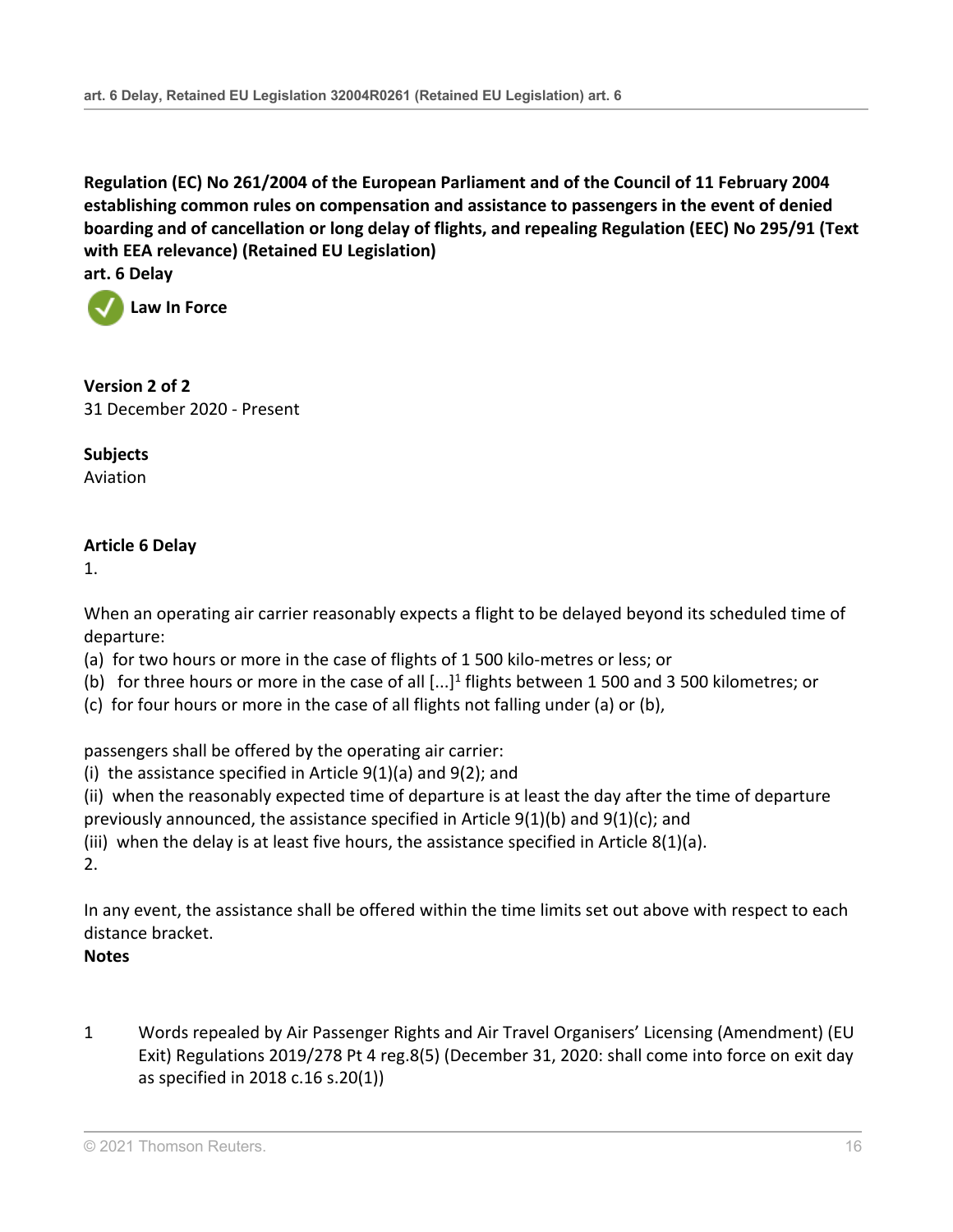**Extent** art. 6 art. para1- art. para2 United Kingdom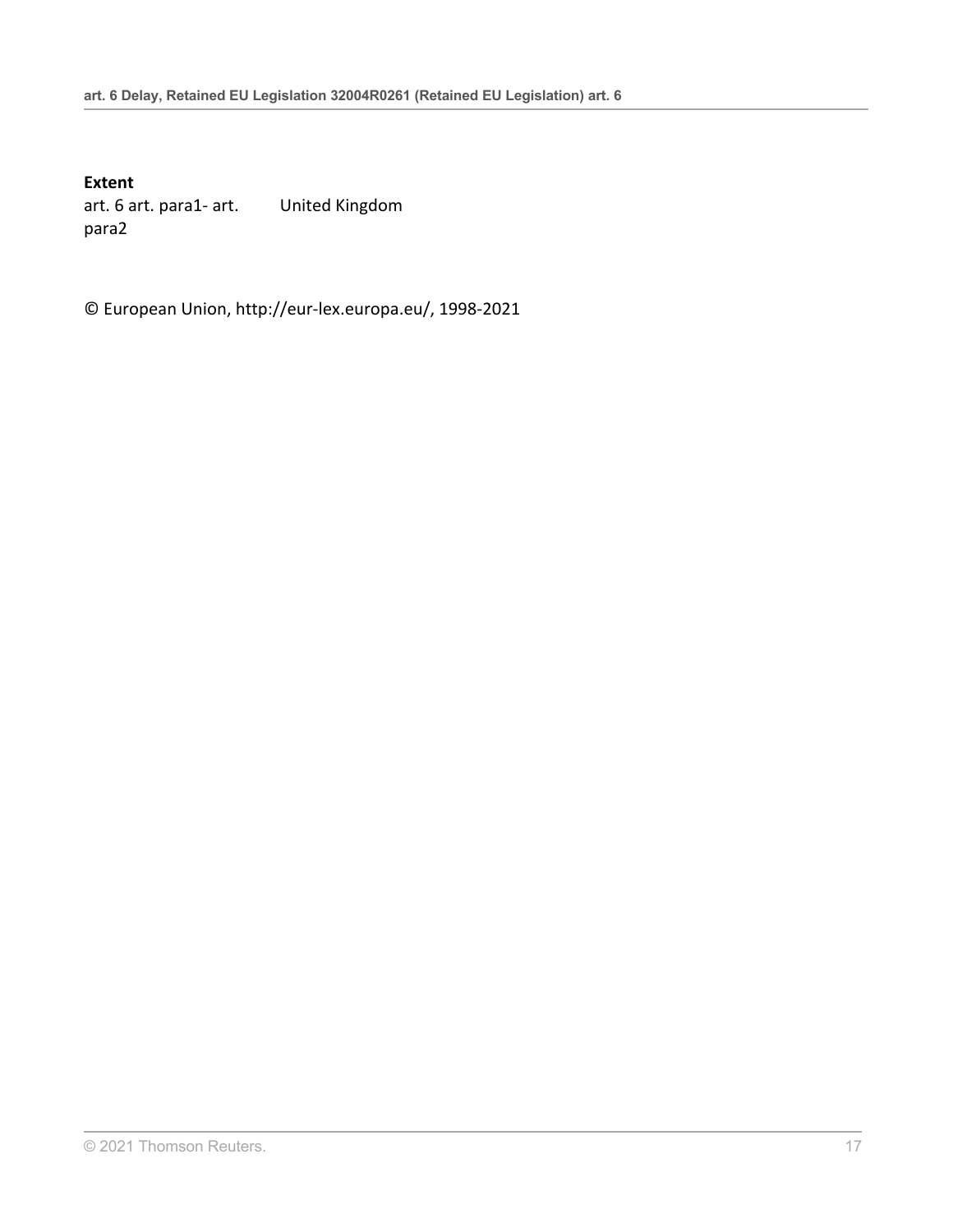**art. 7 Right to compensation**



**Version 2 of 2** 31 December 2020 - Present

**Subjects** Aviation

# **Article 7 Right to compensation**

[1.

Where reference is made to this Article, passengers shall receive compensation amounting to -

- (a) £220 for all flights of 1500 kilometres or less;
- (b) £350 for all flights between 1500 and 3500 kilometres;
- (c) £520 for all flights not falling under (a) or (b).

In determining the distance, the basis shall be the last destination at which the denial of boarding or cancellation will delay the passenger's arrival after the scheduled time.  $]^{1}2.$ 

When passengers are offered re-routing to their final destination on an alternative flight pursuant to Article 8, the arrival time of which does not exceed the scheduled arrival time of the flight originally booked

- (a) by two hours, in respect of all flights of 1 500 kilometres or less; or
- (b) by three hours, in respect of all [...]2 flights between 1 500 and 3 500 kilometres; or
- (c) by four hours, in respect of all flights not falling under (a) or (b),

the operating air carrier may reduce the compensation provided for in paragraph 1 by 50 %. 3.

The compensation referred to in paragraph 1 shall be paid in cash, by electronic bank transfer, bank orders or bank cheques or, with the signed agreement of the passenger, in travel vouchers and/or other services.

4.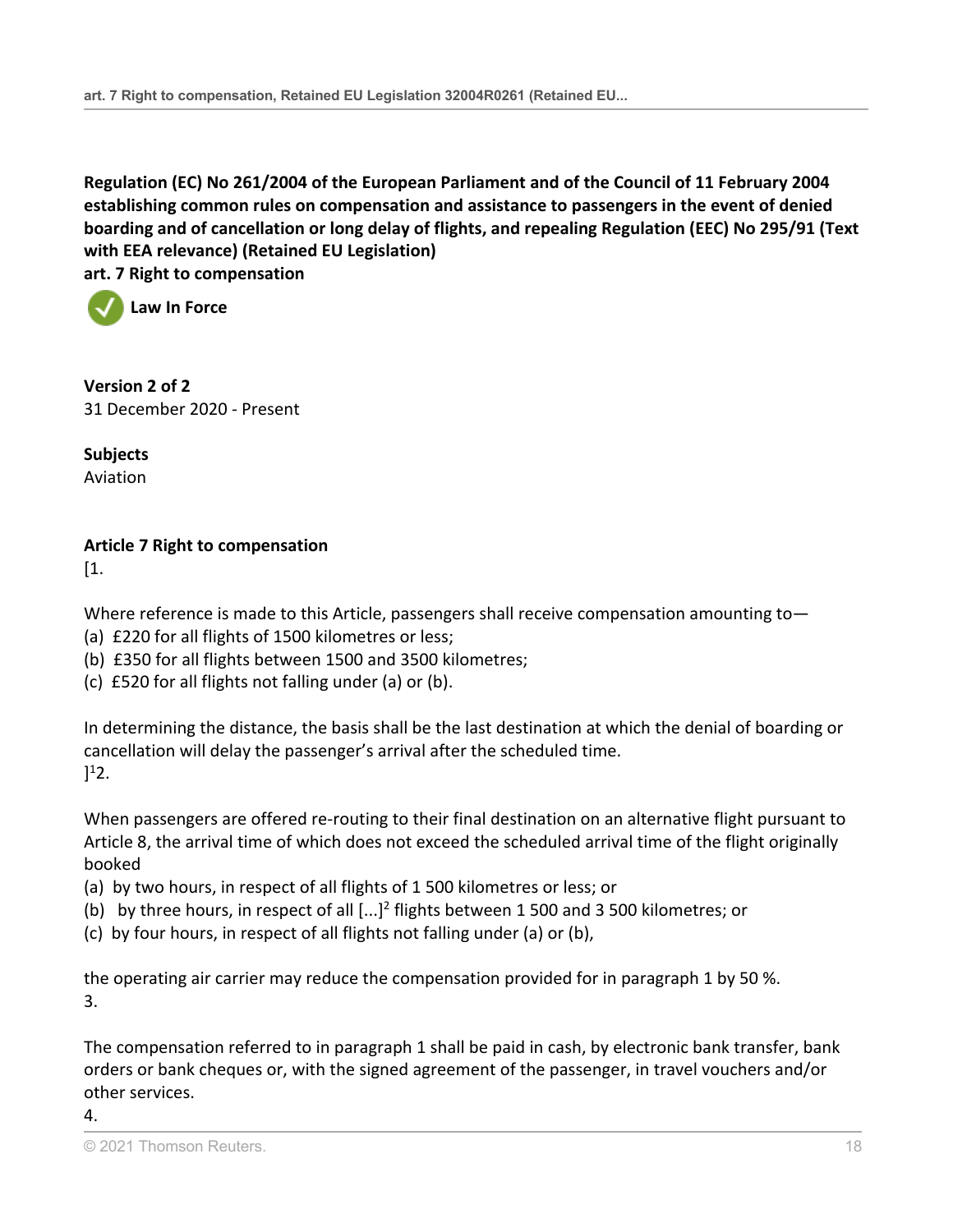The distances given in paragraphs 1 and 2 shall be measured by the great circle route method. **Notes**

- 1 Substituted by Air Passenger Rights and Air Travel Organisers' Licensing (Amendment) (EU Exit) Regulations 2019/278 [Pt 4 reg.8\(6\)\(a\)](http://uk.westlaw.com/Document/I5D5CF9B0359E11E993EDCD2CE0E115CF/View/FullText.html?originationContext=document&transitionType=DocumentItem&vr=3.0&rs=PLUK1.0&contextData=(sc.Search)) (December 31, 2020: shall come into force on exit day as specified in 2018 c.16 s.20(1))
- 2 Words repealed by Air Passenger Rights and Air Travel Organisers' Licensing (Amendment) (EU Exit) Regulations 2019/278 [Pt 4 reg.8\(6\)\(b\)](http://uk.westlaw.com/Document/I5D5CF9B0359E11E993EDCD2CE0E115CF/View/FullText.html?originationContext=document&transitionType=DocumentItem&vr=3.0&rs=PLUK1.0&contextData=(sc.Search)) (December 31, 2020: shall come into force on exit day as specified in 2018 c.16 s.20(1))

#### **Extent**

art. 7 art. para1- art. para4 United Kingdom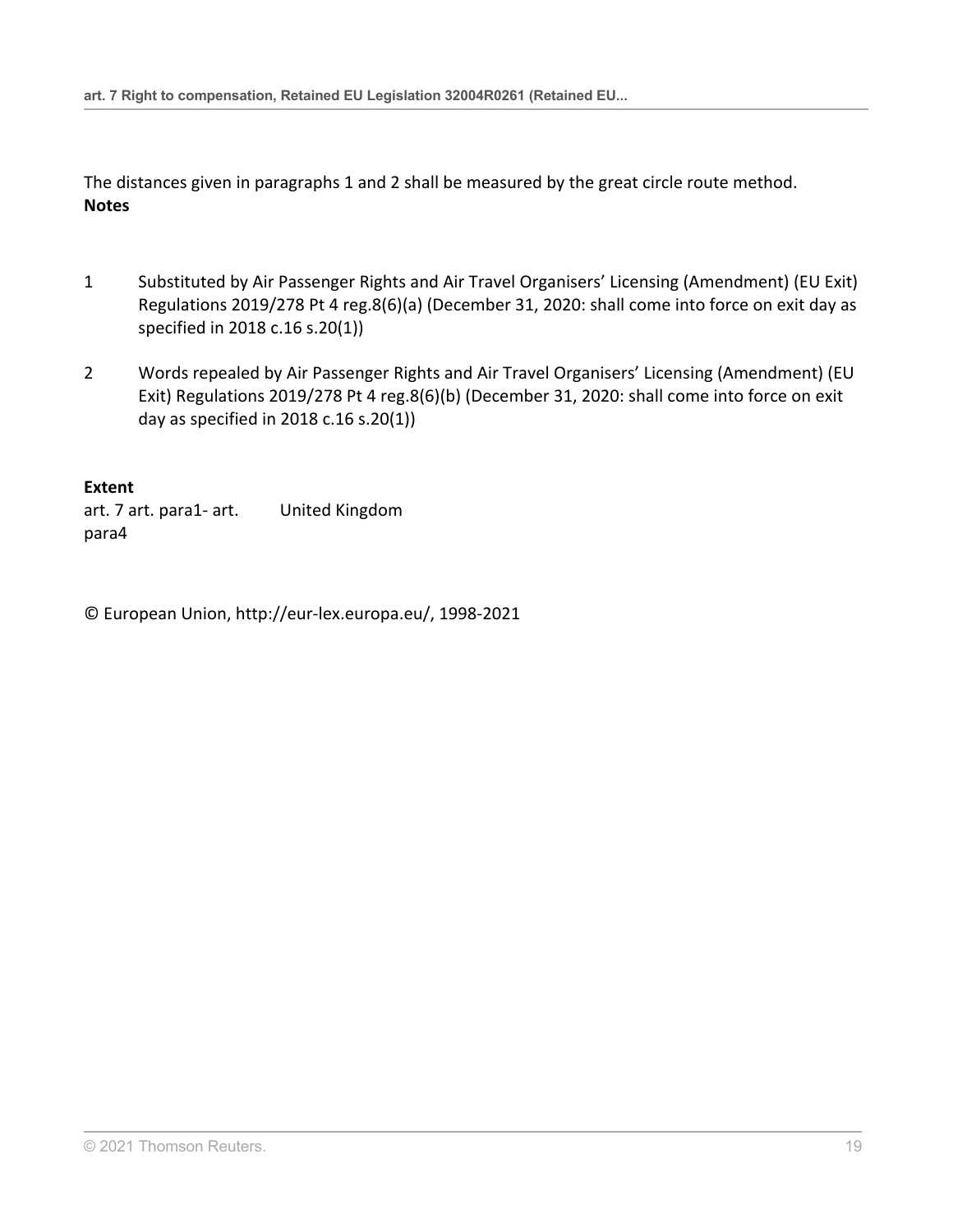**art. 8 Right to reimbursement or re-routing**



**Version 2 of 2** 31 December 2020 - Present

**Subjects** Aviation

# **Article 8 Right to reimbursement or re-routing**

1.

Where reference is made to this Article, passengers shall be offered the choice between: (a)

— reimbursement within seven days, by the means provided for in Article 7(3), of the full cost of the ticket at the price at which it was bought, for the part or parts of the journey not made, and for the part or parts already made if the flight is no longer serving any purpose in relation to the passenger's original travel plan, together with, when relevant,

— a return flight to the first point of departure, at the earliest opportunity; (b) re-routing, under comparable transport conditions, to their final destination at the earliest opportunity; or

(c) re-routing, under comparable transport conditions, to their final destination at a later date at the passenger's convenience, subject to availability of seats.  $2<sub>1</sub>$ 

Paragraph 1(a) shall also apply to passengers whose flights form part of a package, except for the right to reimbursement where such right arises under [the [Package Travel and Linked Travel Arrangements](http://uk.westlaw.com/Document/IA526EEC0687311E887DC9C09FFB4B649/View/FullText.html?originationContext=document&transitionType=DocumentItem&vr=3.0&rs=PLUK1.0&contextData=(sc.Search)) [Regulations 2018](http://uk.westlaw.com/Document/IA526EEC0687311E887DC9C09FFB4B649/View/FullText.html?originationContext=document&transitionType=DocumentItem&vr=3.0&rs=PLUK1.0&contextData=(sc.Search))]<sup>1</sup>.

3.

When, in the case where a town, city or region is served by several airports, an operating air carrier offers a passenger a flight to an airport alternative to that for which the booking was made, the operating air carrier shall bear the cost of transferring the passenger from that alternative airport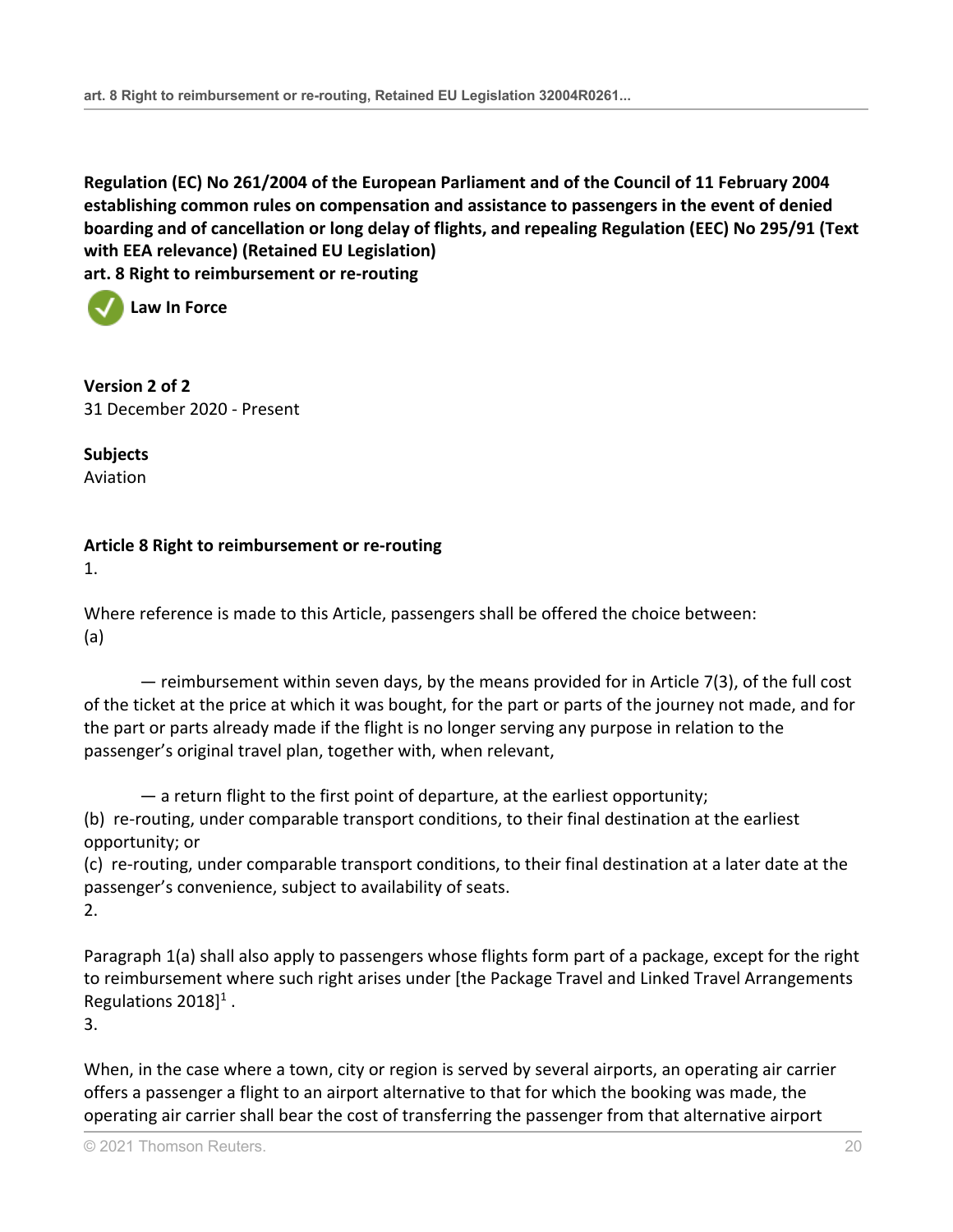either to that for which the booking was made, or to another close-by destination agreed with the passenger.

# **Notes**

1 Words substituted by Air Passenger Rights and Air Travel Organisers' Licensing (Amendment) (EU Exit) Regulations 2019/278 [Pt 4 reg.8\(7\)](http://uk.westlaw.com/Document/I5D5CF9B0359E11E993EDCD2CE0E115CF/View/FullText.html?originationContext=document&transitionType=DocumentItem&vr=3.0&rs=PLUK1.0&contextData=(sc.Search)) (December 31, 2020: shall come into force on exit day as specified in 2018 c.16 s.20(1))

#### **Extent**

art. 8 art. para1- art. para3 United Kingdom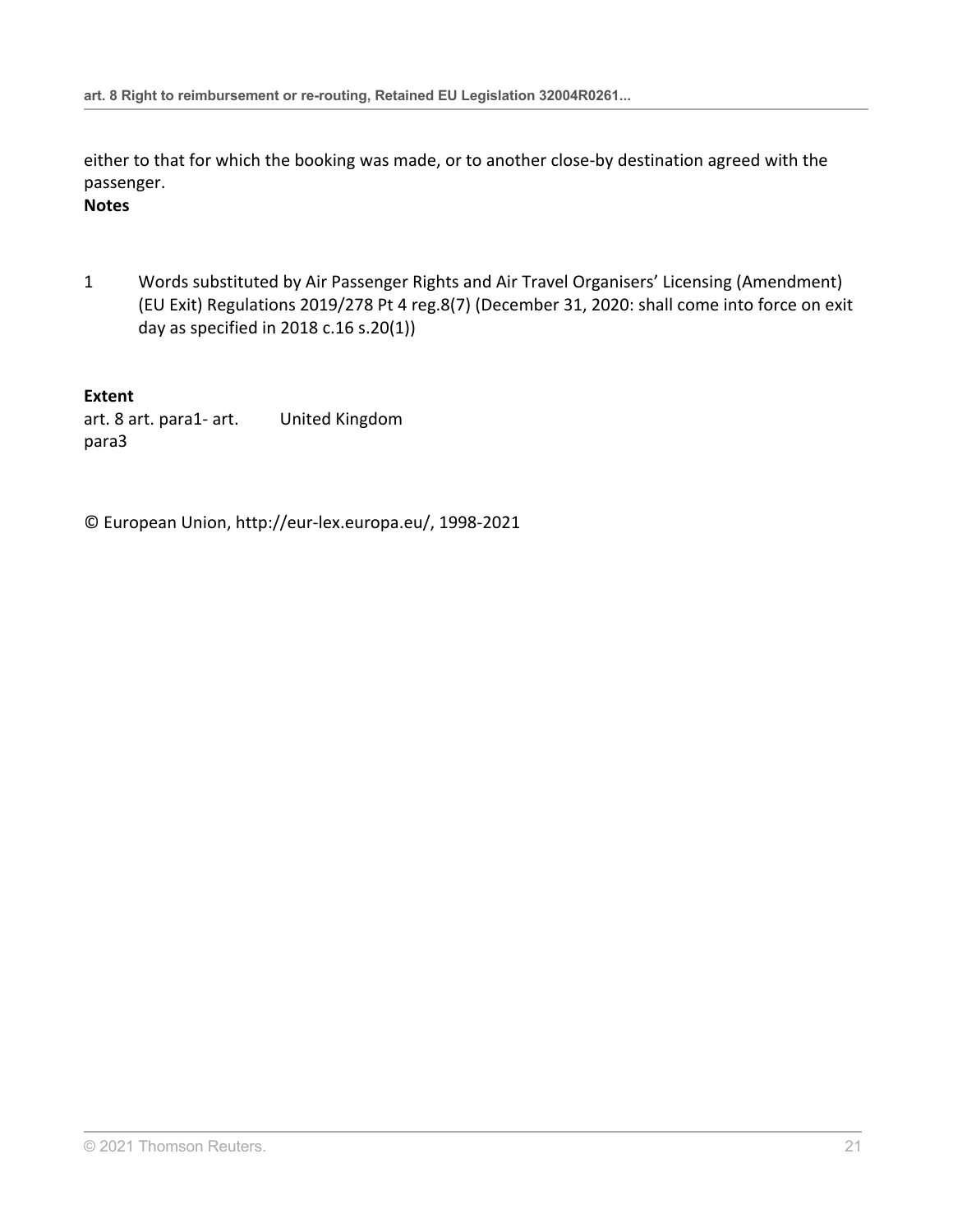**art. 9 Right to care**



**Version 1 of 1** Date not available - Present

**Subjects** Aviation

#### **Article 9 Right to care**

1.

Where reference is made to this Article, passengers shall be offered free of charge:

(a) meals and refreshments in a reasonable relation to the waiting time;

(b) hotel accommodation in cases

— where a stay of one or more nights becomes necessary, or

— where a stay additional to that intended by the passenger becomes necessary;

(c) transport between the airport and place of accommodation (hotel or other).

2.

In addition, passengers shall be offered free of charge two telephone calls, telex or fax messages, or emails.

3.

In applying this Article, the operating air carrier shall pay particular attention to the needs of persons with reduced mobility and any persons accompanying them, as well as to the needs of unaccompanied children.

**Extent**

art. 9 art. para1- art. para3 United Kingdom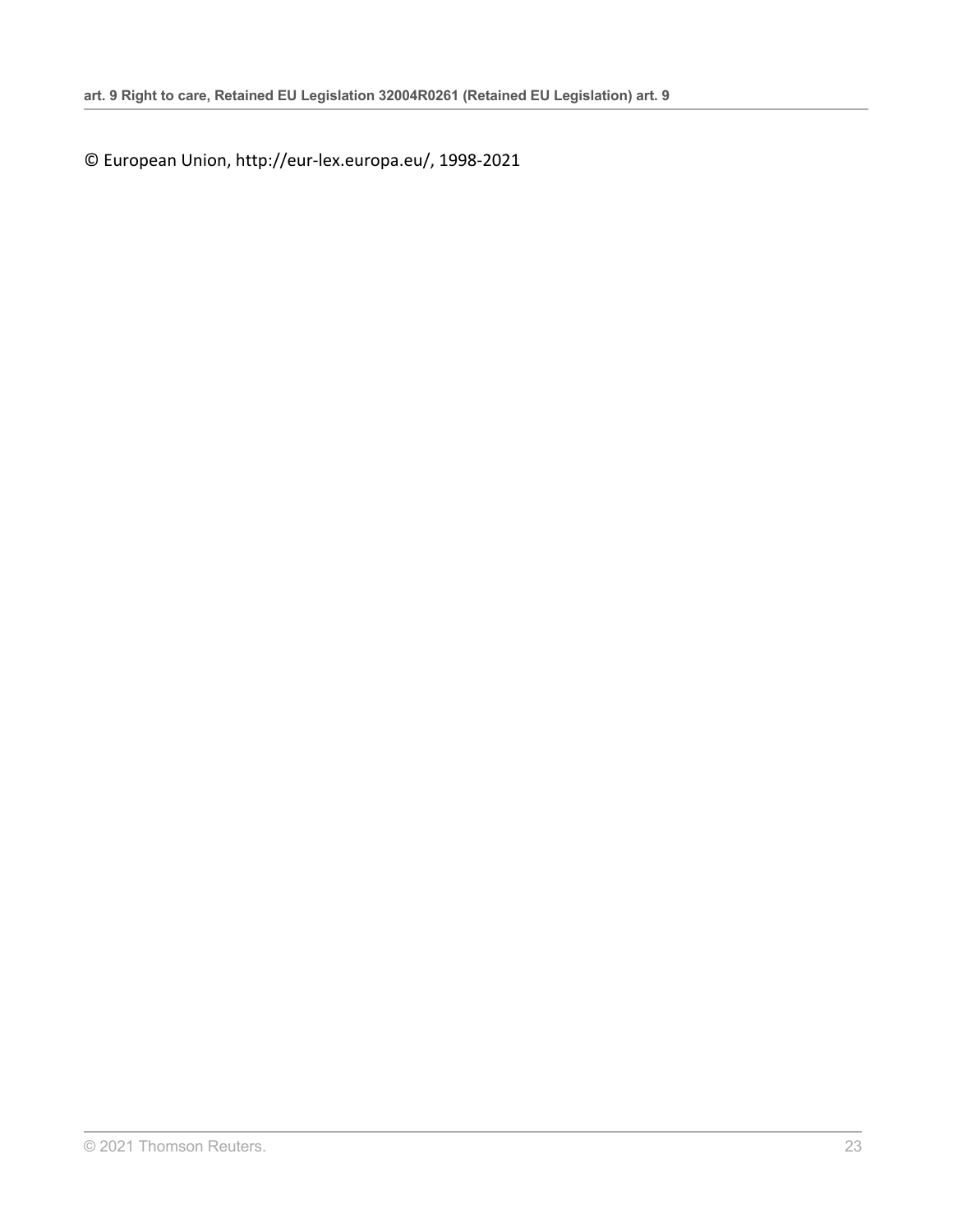**art. 10 Upgrading and downgrading**



**Version 2 of 2** 31 December 2020 - Present

**Subjects** Aviation

# **Article 10 Upgrading and downgrading**

1.

If an operating air carrier places a passenger in a class higher than that for which the ticket was purchased, it may not request any supplementary payment. 2.

If an operating air carrier places a passenger in a class lower than that for which the ticket was purchased, it shall within seven days, by the means provided for in Article 7(3), reimburse

(a) 30 % of the price of the ticket for all flights of 1 500 kilometres or less, or

(b) 50 % of the price of the ticket for all  $[...]^1$  flights between 1 500 and 3 500 kilometres, or

(c) 75 % of the price of the ticket for all flights not falling under (a) or (b)  $\left[ \ldots \right]^{2}$ .

# **Notes**

- 1 Words repealed by Air Passenger Rights and Air Travel Organisers' Licensing (Amendment) (EU Exit) Regulations 2019/278 [Pt 4 reg.8\(8\)\(a\)](http://uk.westlaw.com/Document/I5D5CF9B0359E11E993EDCD2CE0E115CF/View/FullText.html?originationContext=document&transitionType=DocumentItem&vr=3.0&rs=PLUK1.0&contextData=(sc.Search)) (December 31, 2020: shall come into force on exit day as specified in 2018 c.16 s.20(1))
- 2 Words repealed by Air Passenger Rights and Air Travel Organisers' Licensing (Amendment) (EU Exit) Regulations 2019/278 [Pt 4 reg.8\(8\)\(b\)](http://uk.westlaw.com/Document/I5D5CF9B0359E11E993EDCD2CE0E115CF/View/FullText.html?originationContext=document&transitionType=DocumentItem&vr=3.0&rs=PLUK1.0&contextData=(sc.Search)) (December 31, 2020: shall come into force on exit day as specified in 2018 c.16 s.20(1))

#### **Extent**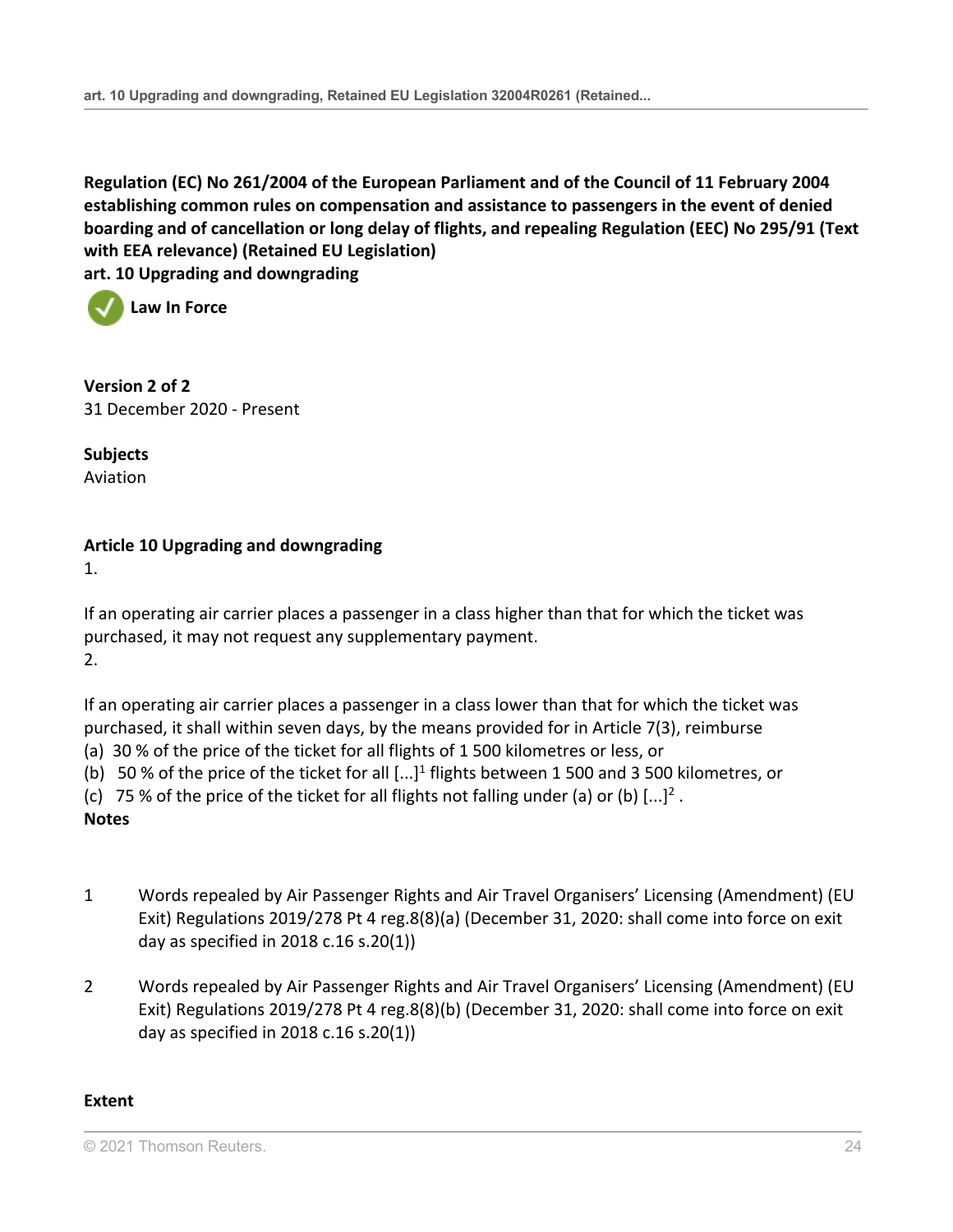art. 10 art. para1- art. para2(c) United Kingdom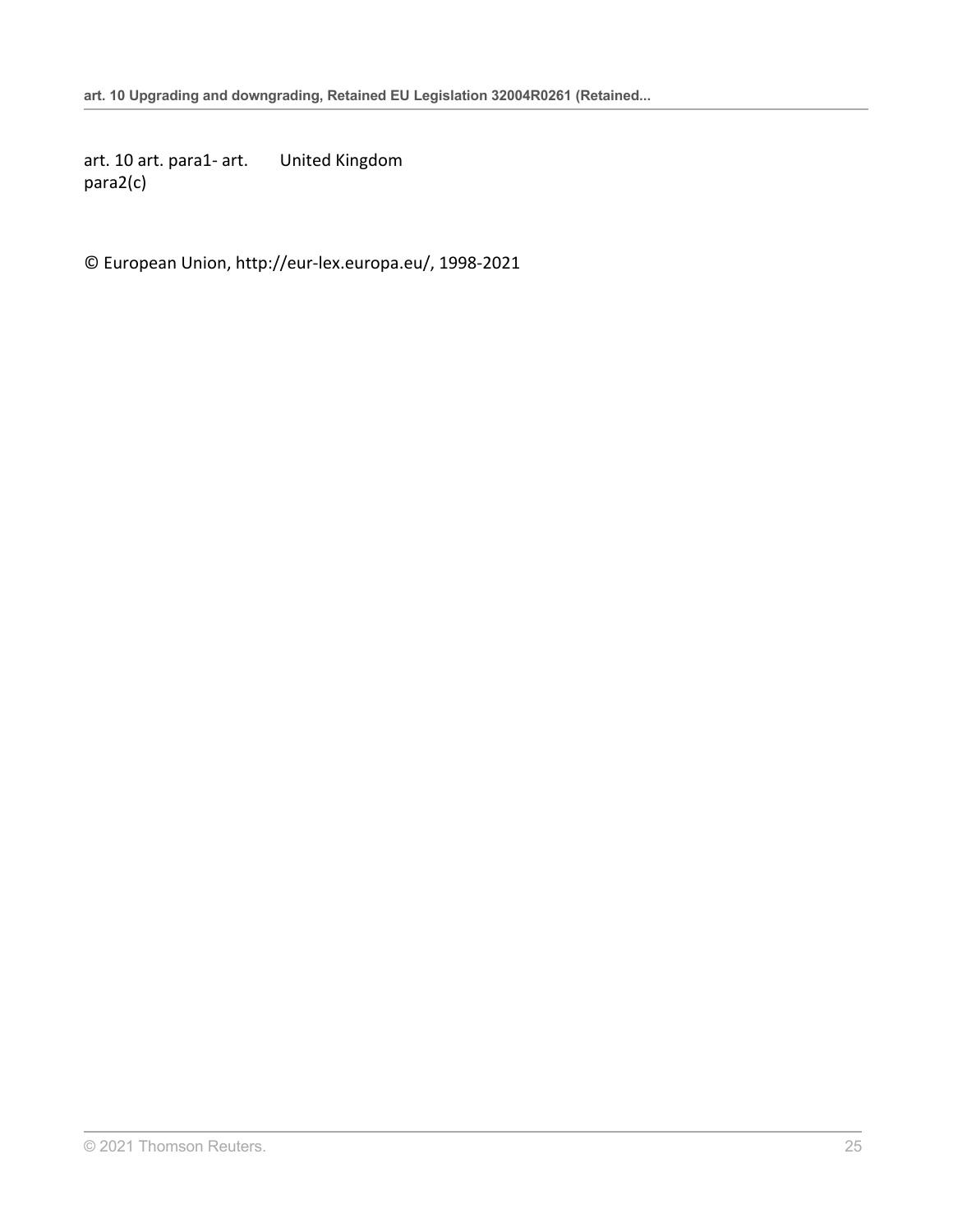**art. 11 Persons with reduced mobility or special needs**



**Version 1 of 1** Date not available - Present

**Subjects** Aviation

#### **Article 11 Persons with reduced mobility or special needs**

1.

Operating air carriers shall give priority to carrying persons with reduced mobility and any persons or certified service dogs accompanying them, as well as unaccompanied children. 2.

In cases of denied boarding, cancellation and delays of any length, persons with reduced mobility and any persons accompanying them, as well as unaccompanied children, shall have the right to care in accordance with Article 9 as soon as possible.

# **Extent**

art. 11 art. para1- art. para2 United Kingdom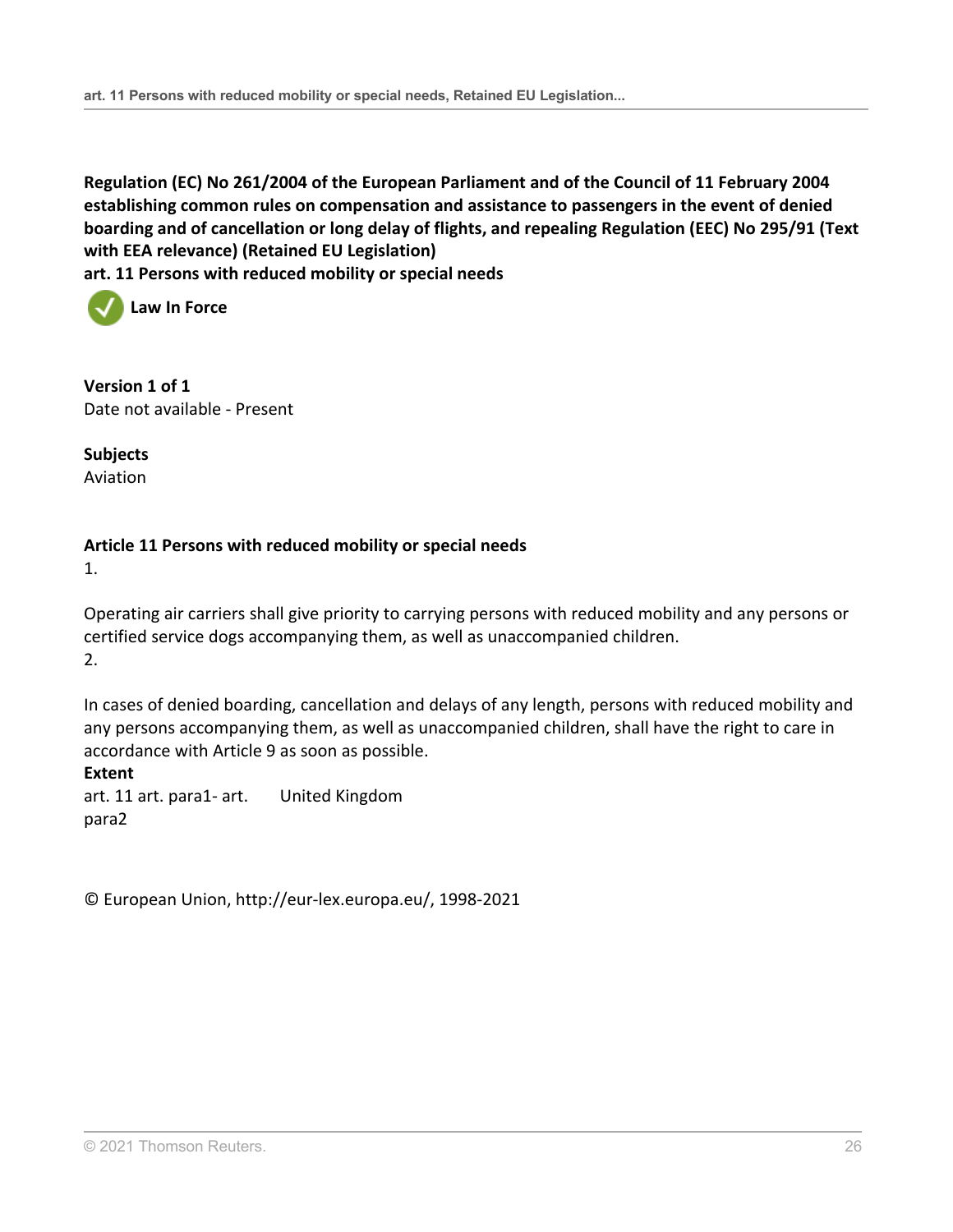**art. 12 Further compensation**



**Version 1 of 1** Date not available - Present

**Subjects** Aviation

#### **Article 12 Further compensation**

1.

This Regulation shall apply without prejudice to a passenger's rights to further compensation. The compensation granted under this Regulation may be deducted from such compensation. 2.

Without prejudice to relevant principles and rules of national law, including case-law, paragraph 1 shall not apply to passengers who have voluntarily surrendered a reservation under Article 4(1). **Extent**

art. 12 art. para1- art. para2 United Kingdom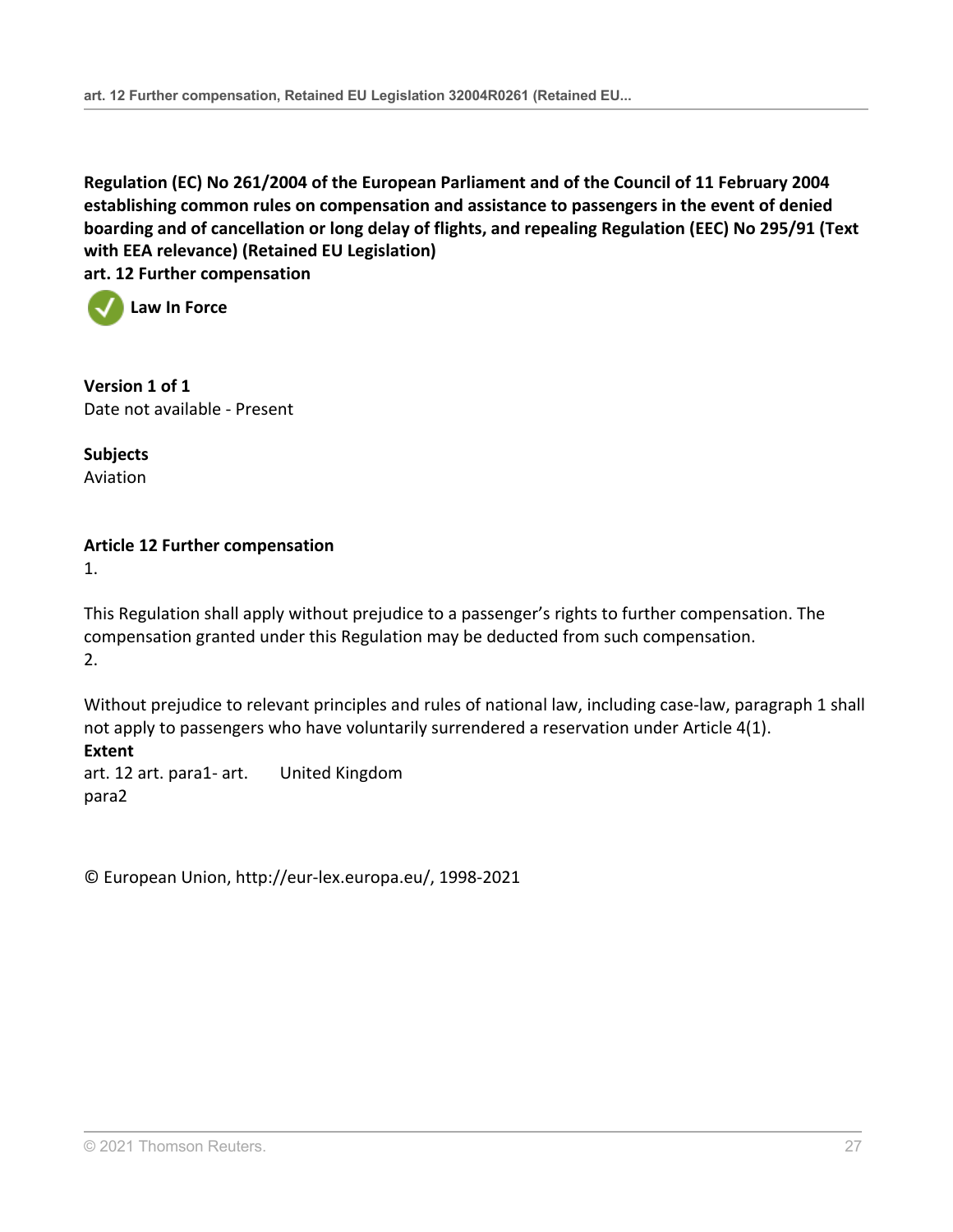**art. 13 Right of redress**



**Version 1 of 1** Date not available - Present

**Subjects** Aviation

#### **Article 13 Right of redress**

In cases where an operating air carrier pays compensation or meets the other obligations incumbent on it under this Regulation, no provision of this Regulation may be interpreted as restricting its right to seek compensation from any person, including third parties, in accordance with the law applicable. In particular, this Regulation shall in no way restrict the operating air carrier's right to seek reimbursement from a tour operator or another person with whom the operating air carrier has a contract. Similarly, no provision of this Regulation may be interpreted as restricting the right of a tour operator or a third party, other than a passenger, with whom an operating air carrier has a contract, to seek reimbursement or compensation from the operating air carrier in accordance with applicable relevant laws.

#### **Extent**

art. 13 United Kingdom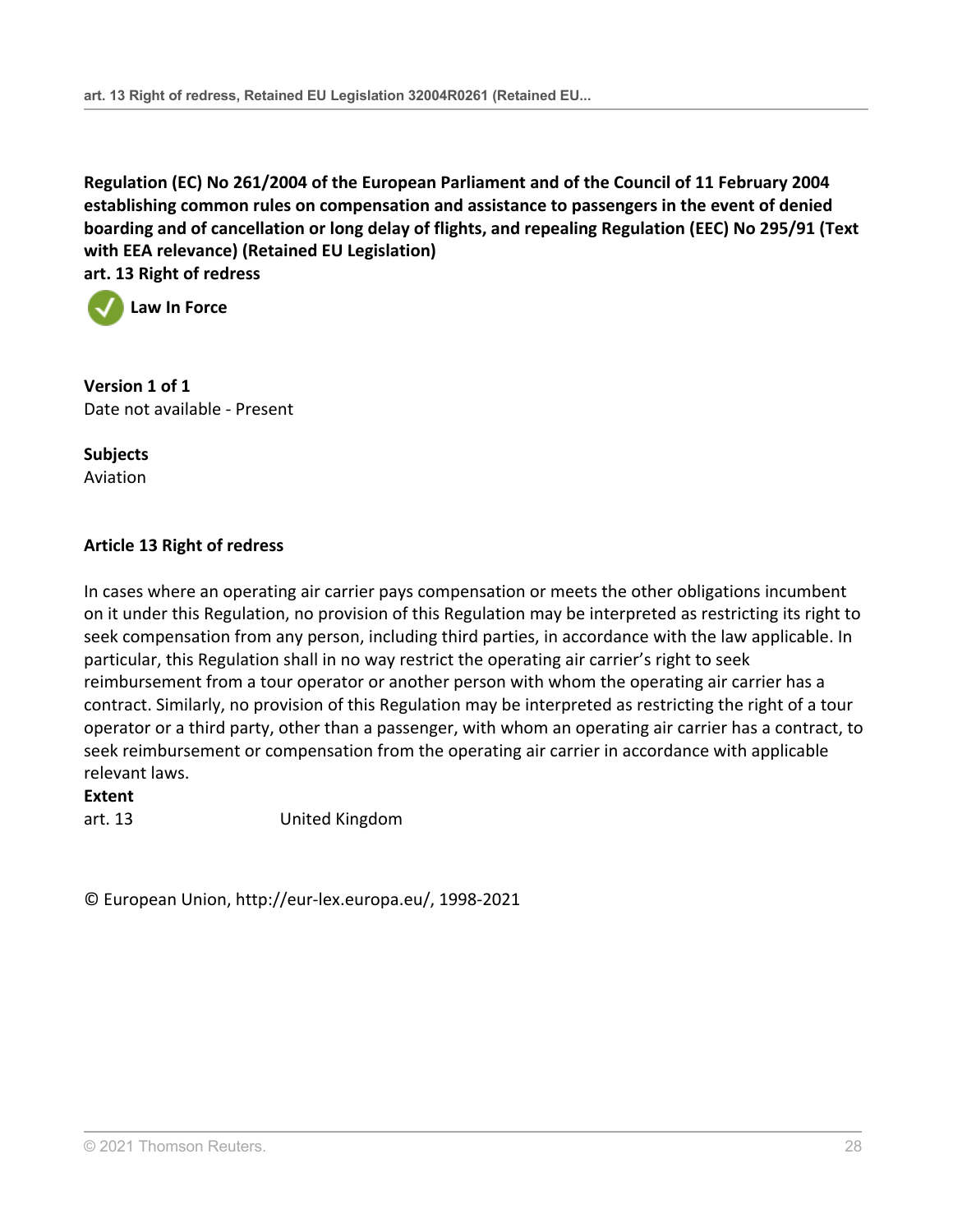**art. 14 Obligation to inform passengers of their rights**



**Version 1 of 1** Date not available - Present

**Subjects** Aviation

#### **Article 14 Obligation to inform passengers of their rights**

1.

The operating air carrier shall ensure that at check-in a clearly legible notice containing the following text is displayed in a manner clearly visible to passengers: 'If you are denied boarding or if your flight is cancelled or delayed for at least two hours, ask at the check-in counter or boarding gate for the text stating your rights, particularly with regard to compensation and assistance'.  $2<sub>1</sub>$ 

An operating air carrier denying boarding or cancelling a flight shall provide each passenger affected with a written notice setting out the rules for compensation and assistance in line with this Regulation. It shall also provide each passenger affected by a delay of at least two hours with an equivalent notice. The contact details of the national designated body referred to in Article 16 shall also be given to the passenger in written form.

3.

In respect of blind and visually impaired persons, the provisions of this Article shall be applied using appropriate alternative means.

**Extent**

art. 14 art. para1- art. para3 United Kingdom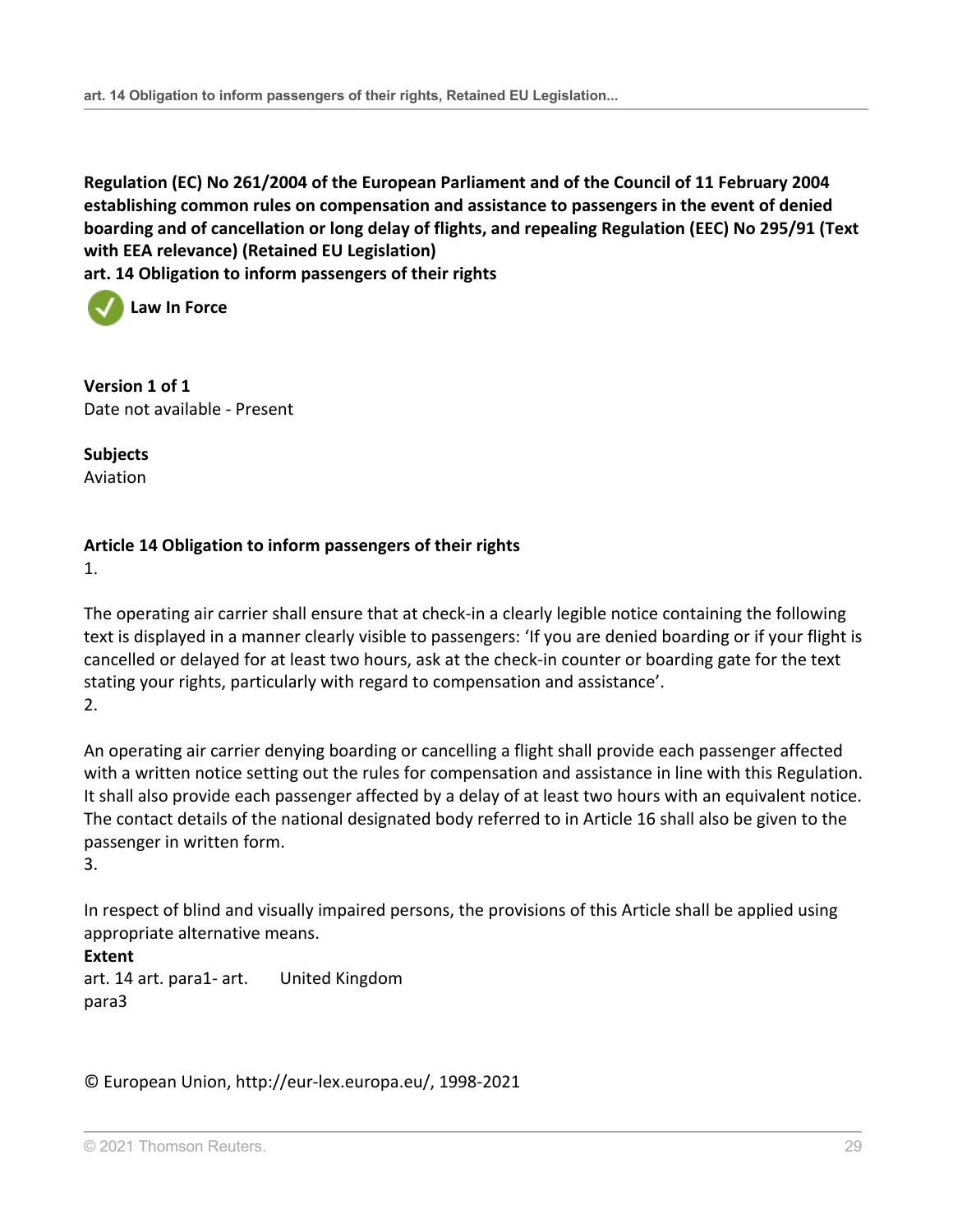**art. 15 Exclusion of waiver**



**Version 1 of 1** Date not available - Present

**Subjects** Aviation

#### **Article 15 Exclusion of waiver**

1.

Obligations vis-à-vis passengers pursuant to this Regulation may not be limited or waived, notably by a derogation or restrictive clause in the contract of carriage. 2.

If, nevertheless, such a derogation or restrictive clause is applied in respect of a passenger, or if the passenger is not correctly informed of his rights and for that reason has accepted compensation which is inferior to that provided for in this Regulation, the passenger shall still be entitled to take the necessary proceedings before the competent courts or bodies in order to obtain additional compensation.

**Extent**

art. 15 art. para1- art. para2 United Kingdom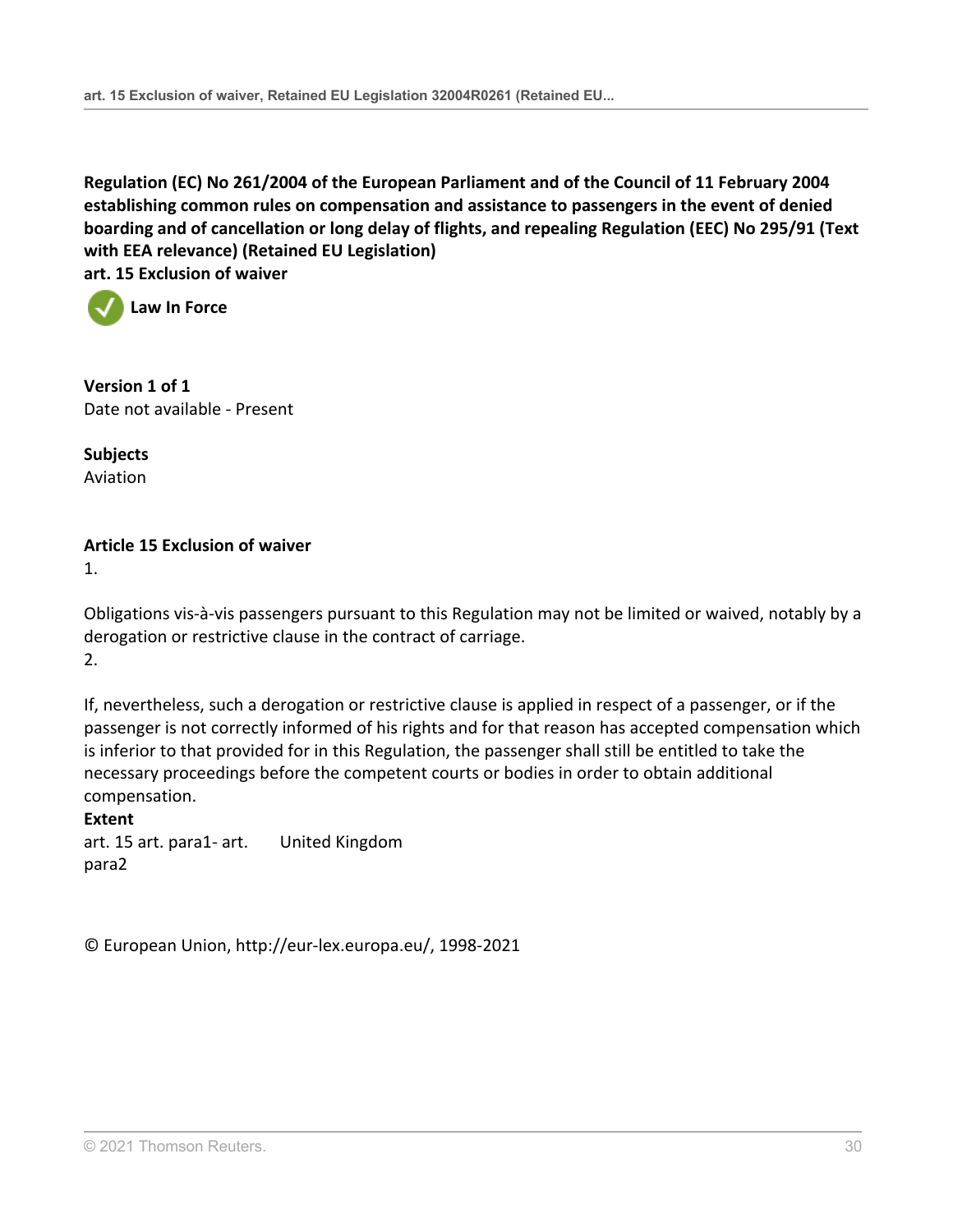**art. 16 Infringements**



**Version 2 of 2** 31 December 2020 - Present

**Subjects** Aviation

# **Article 16 Infringements**

[1.

A body designated under the [Civil Aviation \(Denied Boarding, Compensation and Assistance\)](http://uk.westlaw.com/Document/I62426E40E42311DAA7CF8F68F6EE57AB/View/FullText.html?originationContext=document&transitionType=DocumentItem&vr=3.0&rs=PLUK1.0&contextData=(sc.Search)) [Regulations 2005](http://uk.westlaw.com/Document/I62426E40E42311DAA7CF8F68F6EE57AB/View/FullText.html?originationContext=document&transitionType=DocumentItem&vr=3.0&rs=PLUK1.0&contextData=(sc.Search)) $2$  for the purposes of this paragraph is responsible for the enforcement of this Regulation. Where appropriate, this body shall take the measures necessary to ensure that the rights of passengers are respected.

2.

Without prejudice to [Article 12](http://uk.westlaw.com/Document/IFDBA0370F34511E9B730FC0D44B033C7/View/FullText.html?originationContext=document&transitionType=DocumentItem&vr=3.0&rs=PLUK1.0&contextData=(sc.Search)), each passenger may complain to any body designated for the purposes of paragraph 1 or to a body designated for the purposes of this paragraph, about an alleged infringement of this Regulation.

 $]^{1}[...]^{3}$ 

**Notes**

- 1 Substituted by Air Passenger Rights and Air Travel Organisers' Licensing (Amendment) (EU Exit) Regulations 2019/278 [Pt 4 reg.8\(9\)\(a\)](http://uk.westlaw.com/Document/I5D5CF9B0359E11E993EDCD2CE0E115CF/View/FullText.html?originationContext=document&transitionType=DocumentItem&vr=3.0&rs=PLUK1.0&contextData=(sc.Search)) (December 31, 2020: shall come into force on exit day as specified in 2018 c.16 s.20(1))
- 2 S. I. 2005/975, amended by [S.I. 2016/729](http://uk.westlaw.com/Document/I81E6F320497011E6884BDA84C21A5570/View/FullText.html?originationContext=document&transitionType=DocumentItem&vr=3.0&rs=PLUK1.0&contextData=(sc.Search)).
- 3 Repealed by Air Passenger Rights and Air Travel Organisers' Licensing (Amendment) (EU Exit) Regulations 2019/278 [Pt 4 reg.8\(9\)\(b\)](http://uk.westlaw.com/Document/I5D5CF9B0359E11E993EDCD2CE0E115CF/View/FullText.html?originationContext=document&transitionType=DocumentItem&vr=3.0&rs=PLUK1.0&contextData=(sc.Search)) (December 31, 2020: shall come into force on exit day as specified in 2018 c.16 s.20(1))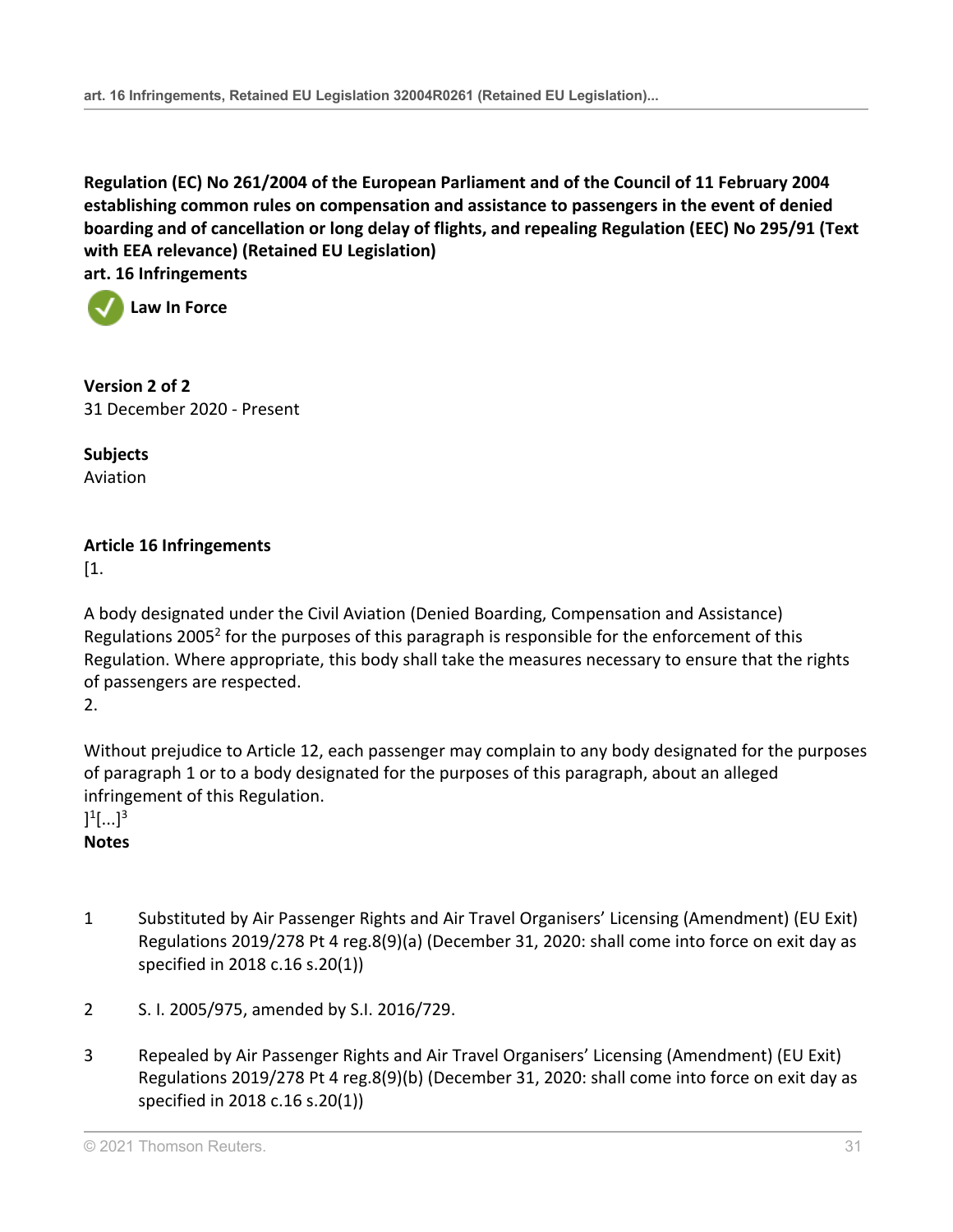#### **Notes**

#### **Extent**

art. 16 art. para1- art. para3 United Kingdom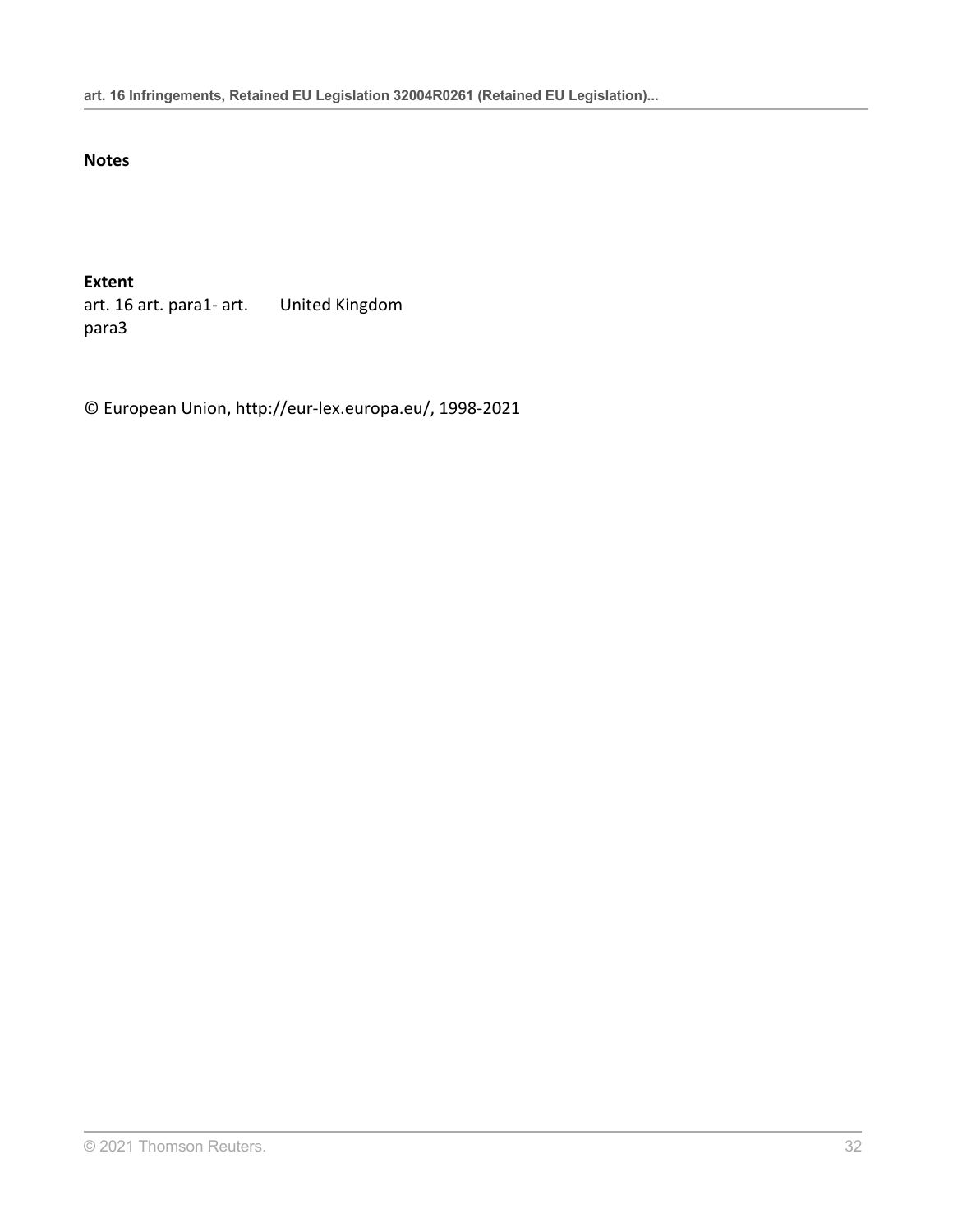**art. 17 Report**



**Version 2 of 2** 31 December 2020 - Present

**Subjects** Aviation

 $\left[\ldots\right]^1$ **Notes**

1 Repealed by Air Passenger Rights and Air Travel Organisers' Licensing (Amendment) (EU Exit) Regulations 2019/278 [Pt 4 reg.8\(10\)](http://uk.westlaw.com/Document/I5D5CF9B0359E11E993EDCD2CE0E115CF/View/FullText.html?originationContext=document&transitionType=DocumentItem&vr=3.0&rs=PLUK1.0&contextData=(sc.Search)) (December 31, 2020: shall come into force on exit day as specified in 2018 c.16 s.20(1))

#### **Extent**

art. 17 art. para1 United Kingdom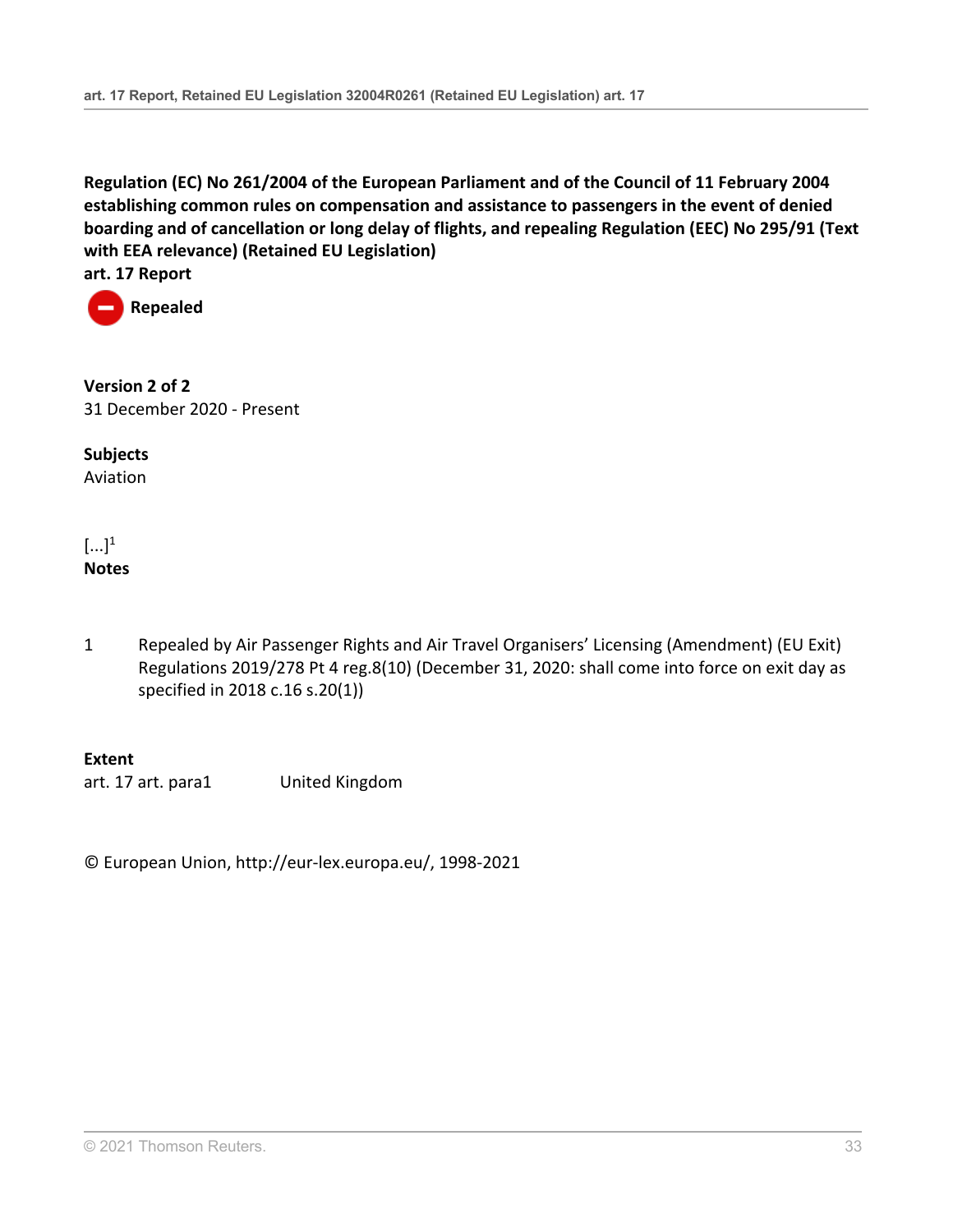**art. 18 Repeal**



**Version 1 of 1** Date not available - Present

**Subjects** Aviation

# **Article 18 Repeal**

Regulation (EEC) No 295/91 shall be repealed. **Extent** art. 18 United Kingdom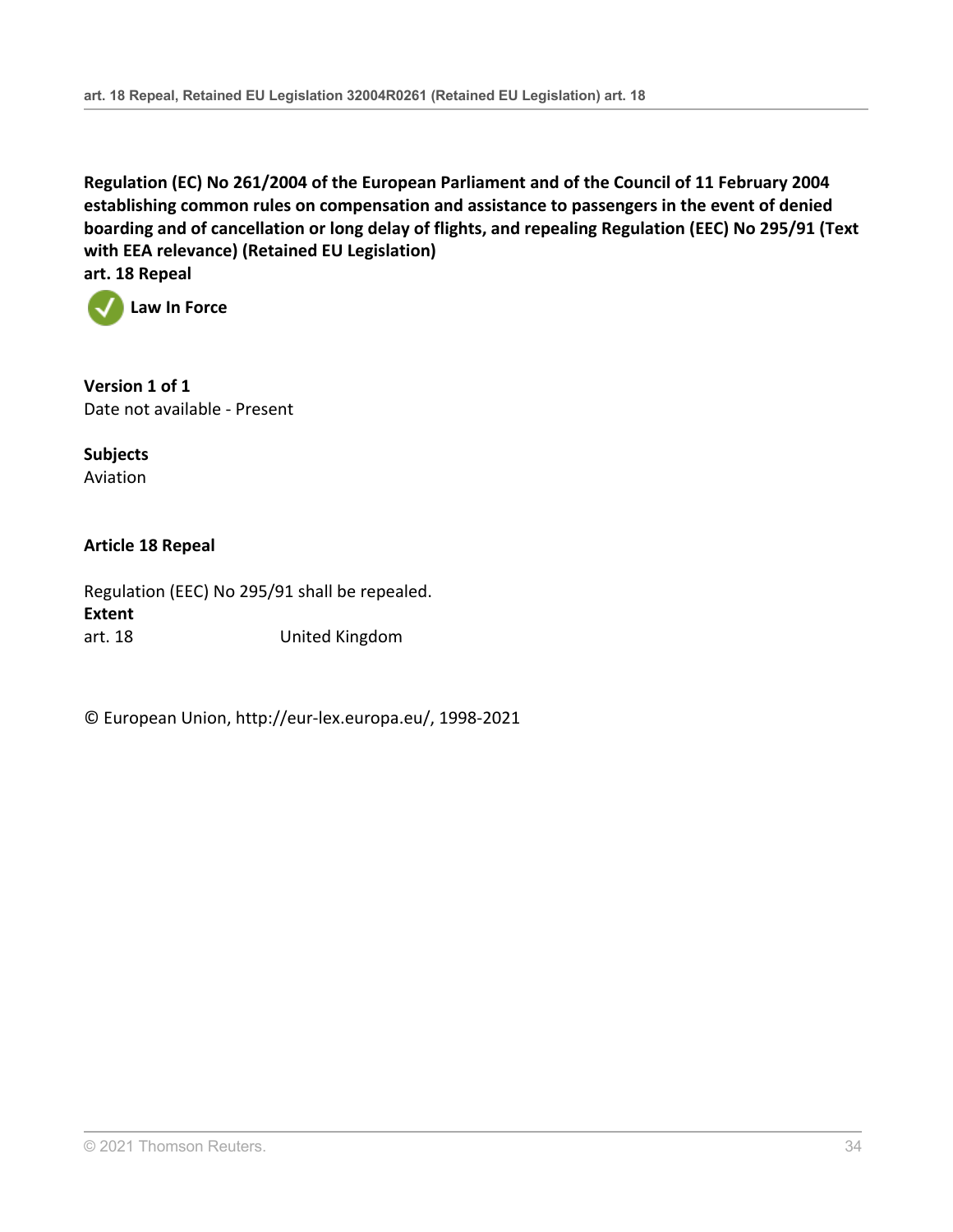**art. 19 Entry into force**



**Version 1 of 1** Date not available - Present

**Subjects** Aviation

# **Article 19 Entry into force**

This Regulation shall enter into force on 17 February 2005. **Extent** art. 19 United Kingdom